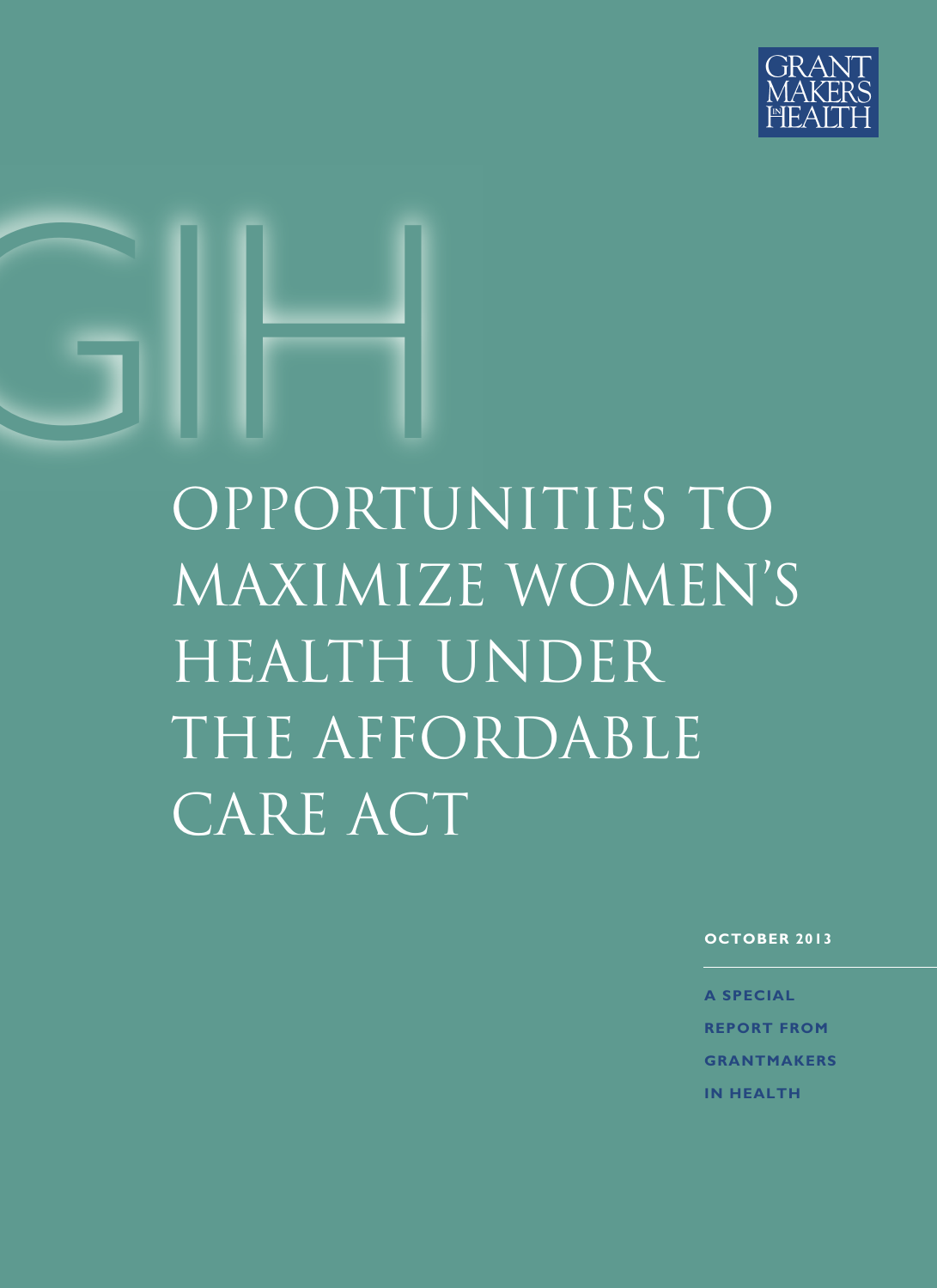©2013 Grantmakers In Health. All materials in this report are protected by U.S. copyright law. Permission from Grantmakers In Health is required to redistribute this information, either in print or electronically.

This publication is available on-line at [http://www.gih.org.](http://www.gih.org)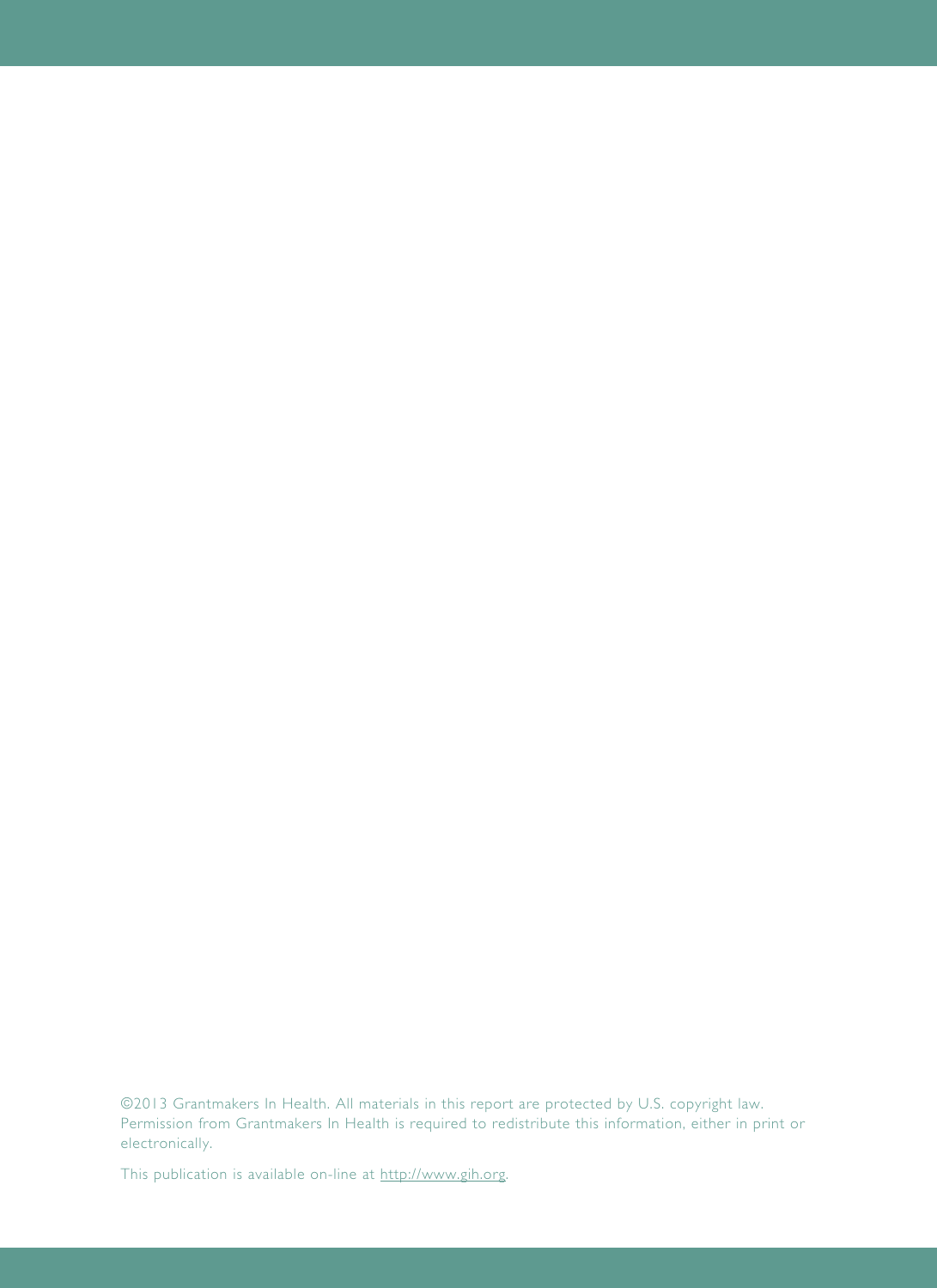

#### **EXECUTIVE SUMMARY**

## **OPPORTUNITIES TO MAXIMIZE WOMEN'S HEALTH UNDER THE AFFORDABLE CARE ACT**

s the key consumers, providers, and coordinators of health care, women will be uniquely affected by<br>national health reform. The Patient Protection and Affordable Care Act (ACA) is a significant<br>opportunity for the United S national health reform. The Patient Protection and Affordable Care Act (ACA) is a significant opportunity for the United States to prioritize women's health across the lifespan. The ACA addresses women's health challenges by: 1) dramatically increasing insurance coverage, 2) making health insurance more affordable, 3) guaranteeing women comprehensive health benefits, and 4) protecting women from discriminatory insurance practices. Despite these significant strides, certain women's health challenges will persist unless specifically addressed under reform. Philanthropy is uniquely situated to address the challenges specific to women's health. Armed with recommendations gleaned from seven years of Massachusetts health reform, the model for national reform, philanthropy can play a crucial role in funding initiatives to address these remaining challenges and foster real change in women's health within the emerging health care system.

| <b>Preventive Care</b><br>Preventive care and early<br>detection of diseases can<br>lead to effective treat-<br>ment and improved<br>health outcomes while<br>cost-sharing (copayment,<br>coinsurance, or<br>deductible) can be a<br>barrier to women's<br>access to care.<br><b>Insurance Coverage</b><br>Twenty percent of<br>women ages 18 to 64 are<br>uninsured in the United<br>States, Uninsurance<br>affects a woman's ability<br>to access and afford care. | <b>Impact of the ACA</b>                                                                                                                                                                                                                                                                                                                                                                                                                                                                                                              | <b>Opportunities for Philanthropy</b>                                                                                                                                                                                                                                                                                                                                                                                                                                                                                                                                                                                                                                                  |
|----------------------------------------------------------------------------------------------------------------------------------------------------------------------------------------------------------------------------------------------------------------------------------------------------------------------------------------------------------------------------------------------------------------------------------------------------------------------|---------------------------------------------------------------------------------------------------------------------------------------------------------------------------------------------------------------------------------------------------------------------------------------------------------------------------------------------------------------------------------------------------------------------------------------------------------------------------------------------------------------------------------------|----------------------------------------------------------------------------------------------------------------------------------------------------------------------------------------------------------------------------------------------------------------------------------------------------------------------------------------------------------------------------------------------------------------------------------------------------------------------------------------------------------------------------------------------------------------------------------------------------------------------------------------------------------------------------------------|
|                                                                                                                                                                                                                                                                                                                                                                                                                                                                      | Private insurers are now required to cover a<br>range of preventive care services for women<br>without cost-sharing, including well-woman<br>visits; screenings for gestational diabetes;<br>HPV DNA testing; counseling for sexually<br>transmitted infections; counseling and<br>screening for HIV; breastfeeding support,<br>supplies, and counseling; screening and<br>counseling for interpersonal and domestic<br>violence; and Food and Drug<br>Administration-approved contraceptive<br>methods and contraceptive counseling. | The success of "no-cost" preventive women's<br>services depends on strong oversight and<br>comprehensive consumer education.<br>• Support advocacy initiatives to enhance<br>access to and utilization of the women's<br>health preventive services.<br>• Provide funding to monitor and evaluate<br>access to and utilization of "no-cost"<br>preventive services for women.<br>• Support outreach and education to educate<br>women and providers about "no-cost"<br>preventive services. <sup>i</sup>                                                                                                                                                                               |
|                                                                                                                                                                                                                                                                                                                                                                                                                                                                      | The ACA takes a number of steps to<br>increase insurance coverage:<br>• Women under the age of 26 can remain<br>on a parent's insurance plan.<br>• Previously uninsured low-income women<br>may gain coverage under Medicaid expan-<br>sion if their state chooses to participate.<br>• Women without access to employer-<br>sponsored insurance will be able to<br>purchase health insurance plans in the<br>newly created state health insurance<br>exchanges.                                                                      | • Provide funding to monitor the impact of a<br>state's decision to accept or deny Medicaid<br>expansion.<br>• Support advocacy and public service<br>campaigns at the grassroots level to<br>encourage states to accept expansion.<br>• Support safety net and pilot programs that<br>provide alternative models of coverage for<br>low-income women in states that do not<br>expand Medicaid.<br>• Invest in culturally competent outreach and<br>enrollment efforts.<br>• Support advocacy to ensure that young<br>women can access confidential services,<br>including reproductive and sexual health<br>services under their parents' insurance plans.<br>Continued on next page. |

#### **KEY FINDINGS AND RECOMMENDATIONS**

i "No-cost" preventive services: although consumers do no pay cost-sharing during a preventive care visit, they still pay for these services through premiums.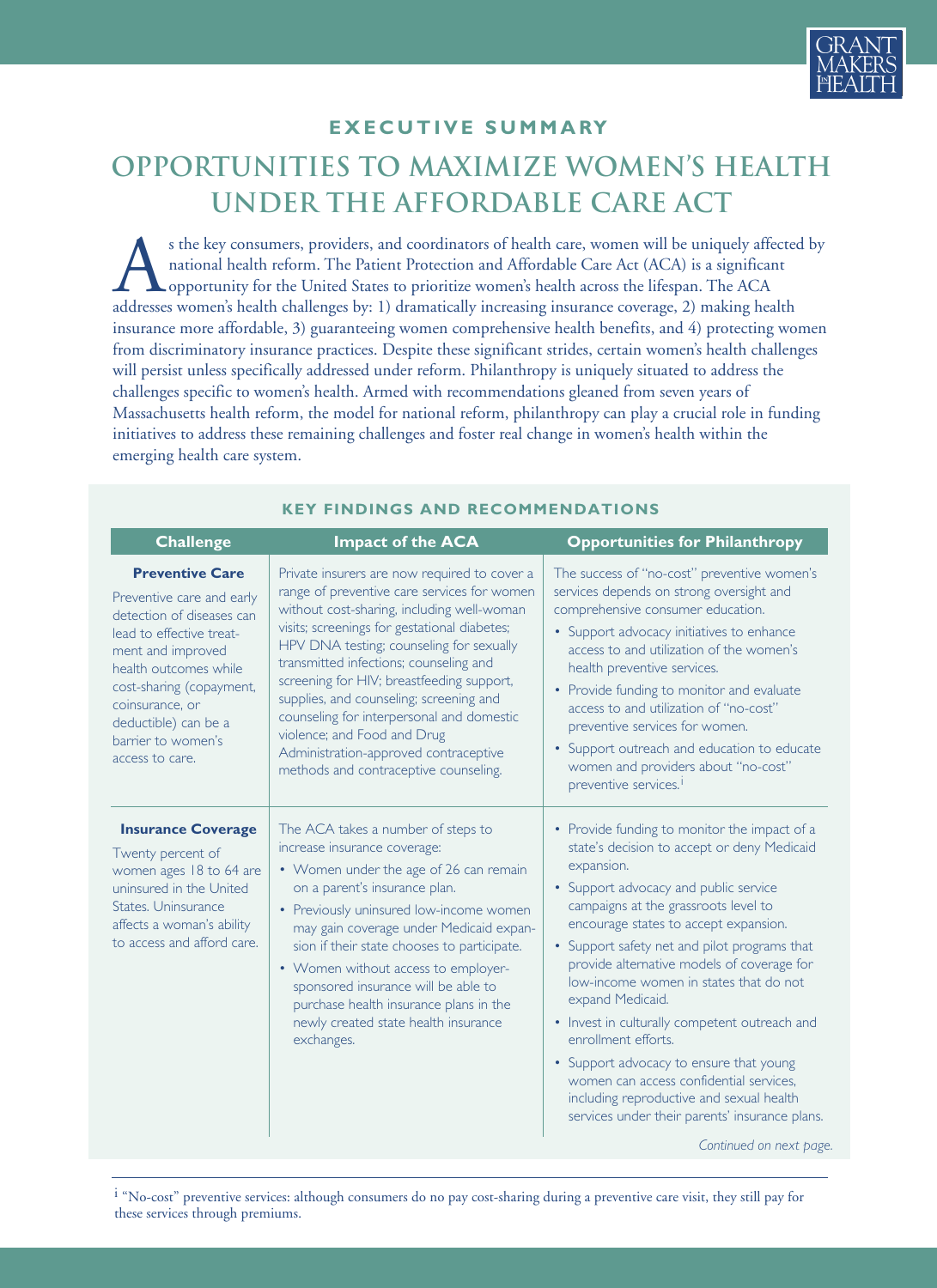| Continued from previous page.                                                                                                                                                                                                                                                                         |                                                                                                                                                                                                                                                                                                                                                                     |                                                                                                                                                                                                                                                                                                                                                  |  |  |
|-------------------------------------------------------------------------------------------------------------------------------------------------------------------------------------------------------------------------------------------------------------------------------------------------------|---------------------------------------------------------------------------------------------------------------------------------------------------------------------------------------------------------------------------------------------------------------------------------------------------------------------------------------------------------------------|--------------------------------------------------------------------------------------------------------------------------------------------------------------------------------------------------------------------------------------------------------------------------------------------------------------------------------------------------|--|--|
| <b>Challenge</b>                                                                                                                                                                                                                                                                                      | <b>Impact of the ACA</b>                                                                                                                                                                                                                                                                                                                                            | <b>Opportunities for Philanthropy</b>                                                                                                                                                                                                                                                                                                            |  |  |
| <b>Churn &amp; Gaps in</b><br><b>Coverage</b><br>In 2014, 28 million low-<br>income Americans are<br>expected to transition<br>between insurance<br>products. This is known<br>as "chum." It dispropor-<br>tionately affects women<br>because of income and<br>other gender-related<br>circumstances. | The ACA attempts to reduce churn through<br>the following provisions:<br>• The Basic Health Plan would allow states<br>to create an intermediate insurance<br>program between Medicaid and the<br>exchange.<br>• The "no wrong door" provision is a<br>streamlined approach to enroll in<br>insurance through Medicaid or state<br>health insurance exchanges.      | • Support advocacy programs designed to<br>help reduce churn and gaps in coverage.<br>• Fund studies and programs to monitor and<br>address churn and gaps in coverage for<br>women.<br>• Support pilot studies to examine the efficacy<br>of models designed to reduce churn.                                                                   |  |  |
| <b>Affordability</b><br>Women are dispropor-<br>tionately affected by<br>health care costs for a<br>number of gender-based<br>reasons, including lower<br>incomes and longer life<br>expectancies.                                                                                                    | The ACA addresses affordability by estab-<br>lishing health insurance exchanges where<br>women can purchase affordable insurance<br>and determine eligibility for tax credits and<br>Medicaid. It also calls for the establishment<br>of a "navigator program" to help consumers<br>determine which subsidies they may qualify<br>for to help with buying coverage. | • Support research to gauge the adequacy of<br>premium subsidies for women and the law's<br>affordability standard.<br>• Fund development of consumer affordability<br>tools designed for women.<br>• Support advocacy programs to work with<br>women to ensure that they are able to<br>access affordable, comprehensive care under<br>the ACA. |  |  |
| <b>Primary Care</b><br>Primary health care <sup>ii</sup> is<br>crucial to a woman's<br>health, yet it faces<br>provider shortages (Mann<br>et al. 2010). With 17 mil-<br>lion women expected to<br>gain insurance coverage,<br>these shortages are likely<br>to be exacerbated.                       | Although the ACA includes provisions<br>designed to address recruitment, retention,<br>and training of primary care providers<br>(PCPs), efforts beyond the ACA provisions<br>will be necessary to maximize PCP access<br>and utilization for women.                                                                                                                | • Fund research on flexible work arrange-<br>ments for primary care clinicians.<br>• Support primary care workforce studies<br>and research on issues driving provider<br>shortages.<br>• Support the development of public-private<br>partnerships to address workforce shortages.                                                              |  |  |
| <b>Long-Term Care</b><br>Women are more likely<br>to be the recipients of<br>long-term care (LTC)<br>over the lifespan, to work<br>in caregiving professions,<br>and to perform unpaid<br>informal caregiving duties<br>for family members and<br>friends.                                            | The ACA strengthens the formal LTC work-<br>force through loan repayment programs and<br>provides funding for new models of care to<br>better address the needs of the LTC popu-<br>lation. Because the ACA's major LTC<br>initiative (CLASS Act) failed, philanthropy<br>has significant opportunities to improve the<br>LTC landscape.                            | • Invest in comprehensive data sets that track<br>LTC issues and needs.<br>• Support public-private partnership strategic<br>planning initiatives with states.<br>• Fund advocacy to improve LTC options for<br>women.<br>• Support innovations in LTC financing.<br>• Support programs for informal caregivers.                                 |  |  |
| <b>Women's Health</b><br><b>Research</b><br>Data collection and<br>reporting standards will<br>be essential to understand<br>the impact that important<br>ACA provisions have on<br>women's health.                                                                                                   | The ACA requires the collection of certain<br>self-reported data on sex, race, ethnicity, pri-<br>mary language, and disability status. The law,<br>however, does not require the routine<br>analysis and reporting needed to ensure that<br>health disparities are addressed under<br>reform.                                                                      | • Fund research studies that examine the<br>impact of health reform on women and<br>subgroups of women.<br>• Require grantees to report stratified data as<br>a condition of funding.                                                                                                                                                            |  |  |

ii Family medicine, internal medicine, obstetrics and gynecology, geriatrics, and psychiatry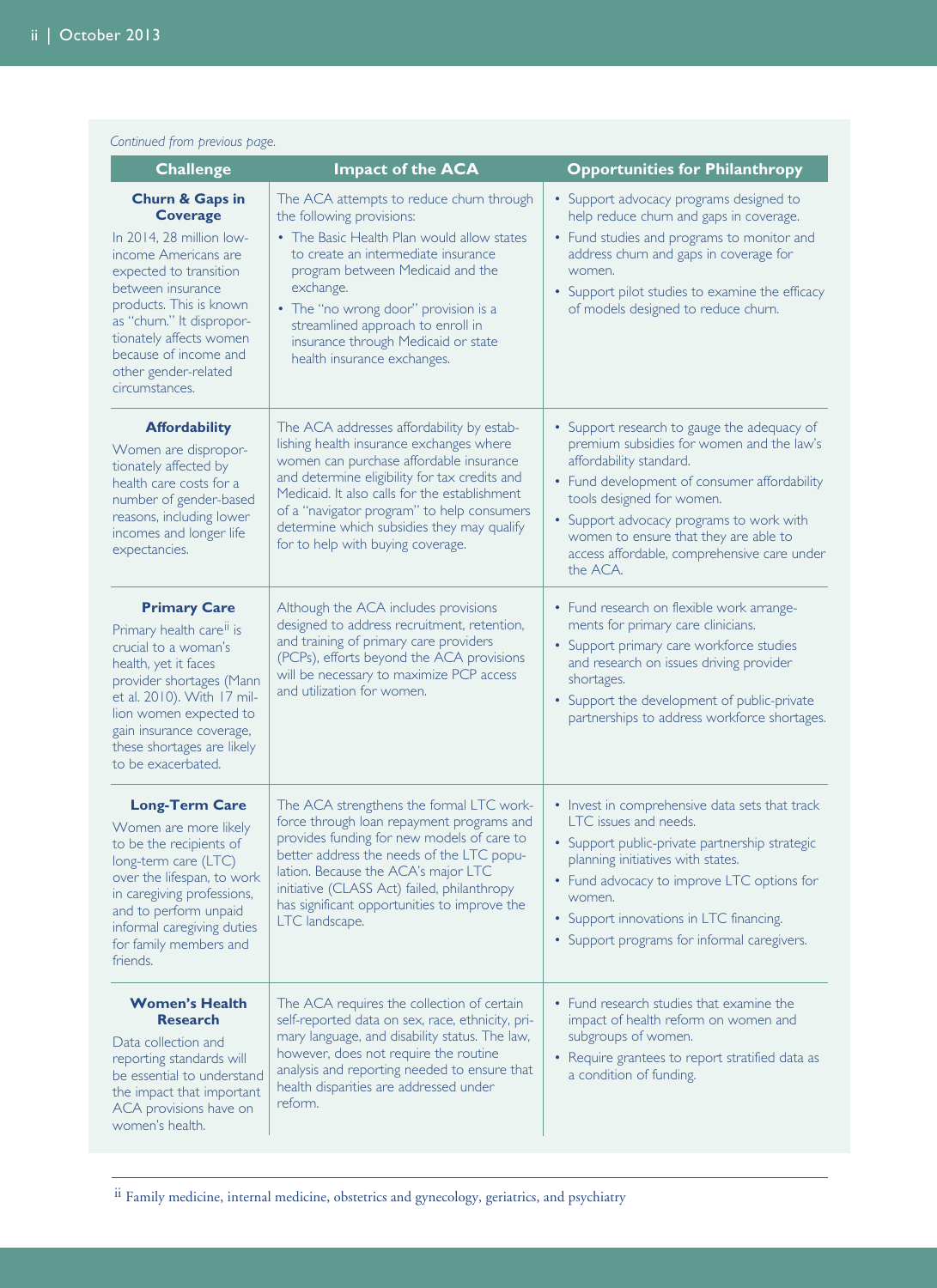# **TABLE OF CONTENTS**

| Women's Health Research: Data Collection, Stratification, and |  |
|---------------------------------------------------------------|--|
|                                                               |  |
|                                                               |  |
|                                                               |  |
|                                                               |  |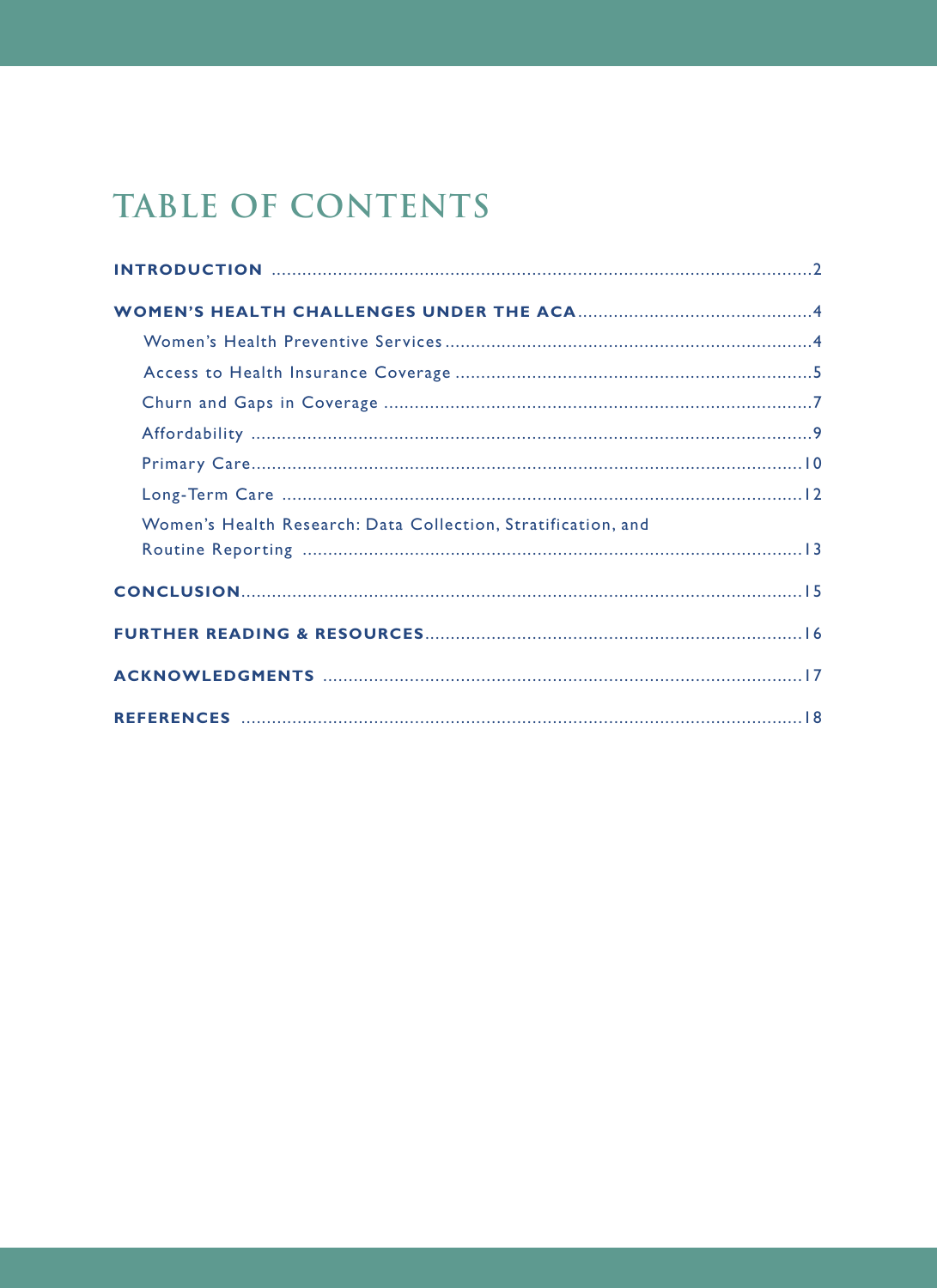## **introduction**

As key consumers, providers, and coordinators of health care, women are uniquely affected by health reform. Women use more medical services than men and have higher medical expenditures over their lifetimes due in part to reproductive health care needs, higher rates of chronic diseases, and longer life expectancies (Lambrew 2001). Women also face greater challenges affording care, as they tend to have lower annual incomes and lifetime earnings. They are more likely than men to be in transitory employment arrangements, such as part-time or low-wage jobs, making them more vulnerable to changes and gaps in insurance coverage. Women are also more likely than men to be covered as a dependent on a partner's insurance, increasing the risk of losing coverage when life transitions such as the death or retirement of, or divorce from, a spouse occur. Given their roles as the primary health care decisionmakers and caregivers for their children, parents, and spouses, any challenges women face in accessing health care services will likely have an impact on entire families and communities (Salganicoff et al. 2005).

The Patient Protection and Affordable Care Act (ACA) presents a significant opportunity for the United States to prioritize women's overall health across the lifespan. The ACA uses a multipronged approach to increase insurance coverage, make insurance more affordable, ensure that benefits are comprehensive, and protect consumers from discriminatory insurance practices. In July 2012 the U.S. Supreme Court evaluated two central provisions of the law: the individual mandate and the mandatory Medicaid expansion. The Supreme Court held that the individual mandate, which requires most Americans to have health insurance or face an income tax penalty, was constitutional. The mandatory Medicaid expansion, however, was overturned and is now optional. Many states have chosen to opt out of expansion (The Advisory Board Company 2013).

The chart below highlights key provisions of the ACA that have important benefits for women.

#### **AFFORDABLE CARE ACT KEY PROVISIONS FOR WOMEN**

#### **COVERAGE**

- **State Health Exchanges:** virtual health insurance marketplaces operated at the state level
- **Expanded Medicaid Access:** state option to expand Medicaid to remaining low-income uninsured population
	- Up to 10 million women could benefit if all states expand
- **Young Adult Coverage:** individuals 26 and under can remain on a parent's insurance plan
	- An estimated 1.1 million young women affected
- **Choice of Physician:** women can see a primary care physician, including an obstetrician/gynecologist, in their health plan's network without a referral

#### **AFFORDABILITY**

• **Premium Tax Credits:** low- and moderate-income individuals will receive tax credits to offset the cost of insurance premiums for insurance plans purchased through state exchanges

#### **CONSUMER PROTECTIONS**

- **Gender Rating:** insurers prohibited from charging women more than men for the same insurance coverage
- **Pre-Existing Conditions:** pregnancy, cesareansections and domestic violence can no longer be used as a basis for limiting or denying women insurance coverage

#### **BENEFITS**

- **Essential Health Benefits:** individual and small group insurers must cover 10 categories of benefits, including maternity care, mental health and substance abuse treatment, and preventive care
	- 8.7 million women to gain maternity coverage
- **Preventive Services:** insurers must cover preventive services without cost-sharing, including eight women's health-specific services
	- 20.4 million women gain access to preventive services without cost-sharing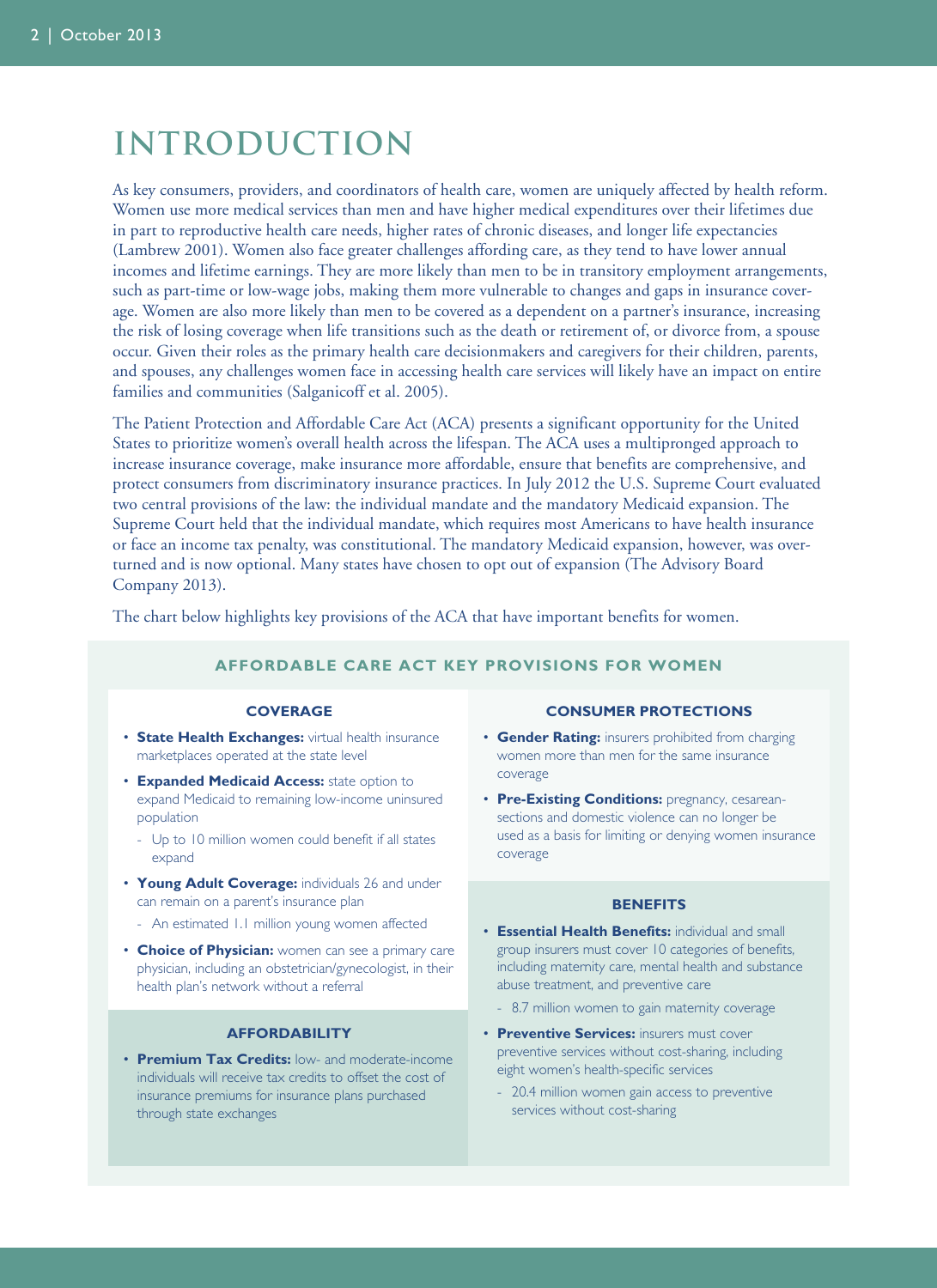The ACA addresses women's health challenges and improves coverage, affordability, and access to health care for women. With the Supreme Court's decision to uphold the ACA and the 2012 Presidential election decided, various stakeholders are engaged in accelerated ACA implementation efforts, especially as the 2014 deadline for the establishment of health insurance exchanges rapidly approaches. While the federal government and states are focused on complex issues that need to be addressed to reform the U.S. health care system, philanthropy is uniquely situated to focus on and address the challenges specific to women's health.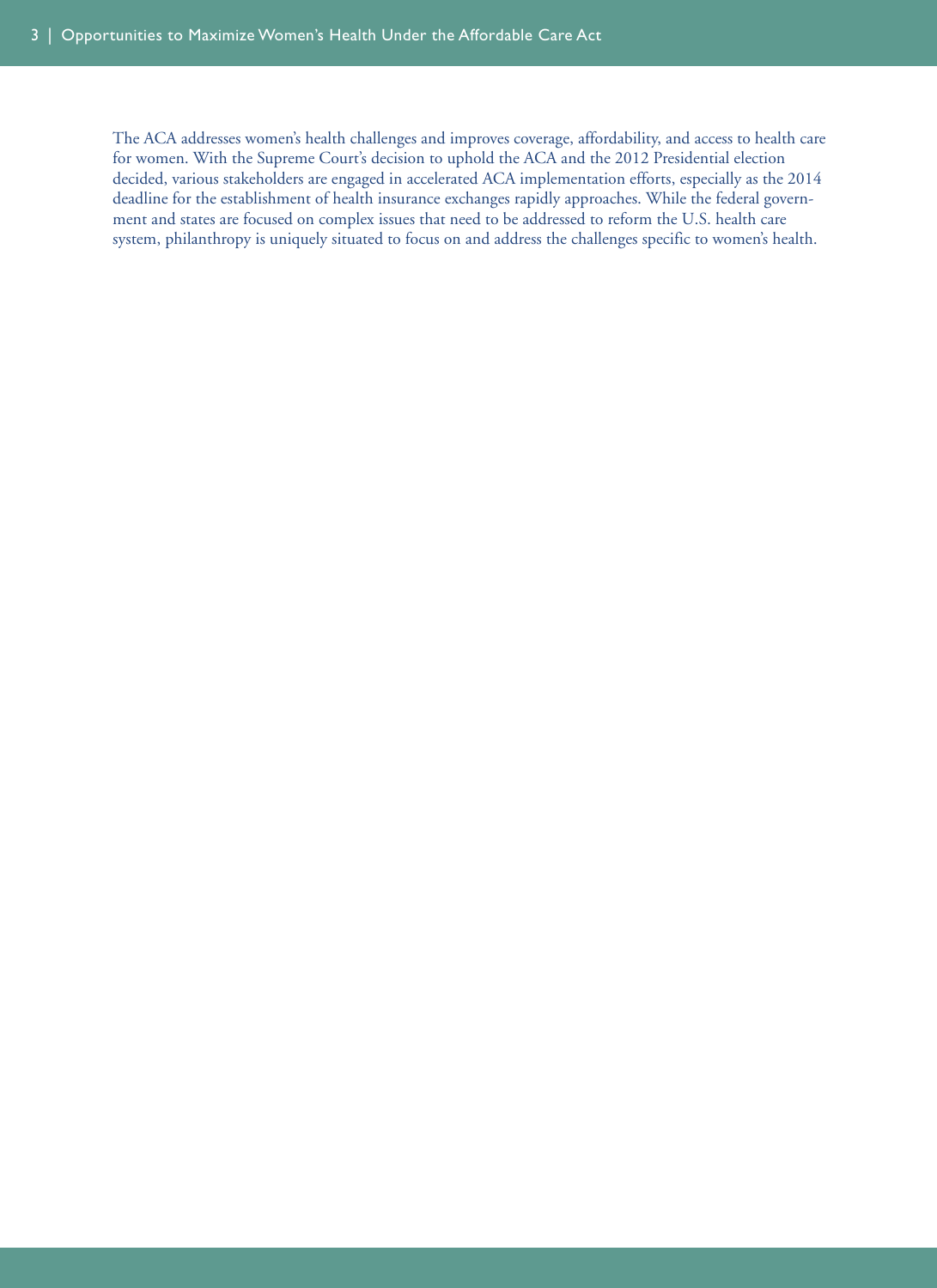## **women's health challenges under the aca**

Across the lifespan, women in the United States face critical health care challenges. Before Congress passed the ACA in 2010, an estimated 18.7 million women lacked health insurance coverage (Robertson et al. 2012). Until this is rectified, many women are placed at high risk of not receiving the health care they need, which has implications for both quality of life and the costs of care resulting from poorer health outcomes associated with gaps in coverage (Robertson et al. 2012). This report outlines key women's health care challenges, ACA provisions that address these challenges, and opportunities for philanthropy to advance women's health and address remaining challenges as reform efforts intensify. It draws many insights from lessons learned from Massachusetts health reform.

#### **WOMEN'S HEALTH PREVENTIVE SERVICES**

#### **THE CHALLENGES**

Preventive care and early detection of diseases, which are often identified during well-woman visits and regular preventive care appointments, can lead to effective treatment and improved health outcomes. This is particularly important given that more than one-third of women have at least one chronic illness requiring ongoing treatment, and, compared with men, women are more likely to experience multiple chronic diseases (Ranji and Salganicoff 2011; Wood et al. 2009). Many experts agree that evidence-based clinical preventive services can improve population health and quality of life, often at little cost, and should be a key element of health reform strategies (Maciosek et al. 2010; CDC 2009; Goetzel 2009).

Despite the importance and cost-effectiveness of preventive care, more than half of American women are not up-to-date on recommended preventive services, often because of access issues and cost (Robertson and Collins 2011). Cost-sharing in the form of a copayment, coinsurance, or deductible has a negative impact on a woman's access to preventive care. This is a particular problem given that women live longer than men, experiencing higher rates of chronic disease and higher rates of utilization and spending for health care services as they age. The associated chronic illness costs for women are high, at an estimated \$466 billion in direct health care costs per year (Wood et al. 2009).

#### **HOW DOES THE ACA ADDRESS THESE CHALLENGES?**

The ACA requires insurers to cover a range of preventive care services for adults, women, children, and Medicare beneficiaries without cost-sharing. An additional eight women's health preventive services, recommended by an Institute of Medicine panel of women's health experts, and accepted by the U.S. Department of Health and Human Services (HHS), went into effect on August 1, 2012. These services are available without cost-sharing and include: well-woman visits; screenings for gestational diabetes; HPV DNA testing; counseling for sexually transmitted infections; counseling and screening for HIV; breastfeeding support, supplies, and counseling; screening and counseling for interpersonal and domestic violence; and Food and Drug Administration-approved contraceptive methods and contraceptive counseling. This provision, in addition to other adult preventive services such as mammograms and cervical cancer screenings, has resulted in an estimated 20.4 million women accessing preventive services without cost-sharing (The White House 2013).

The ACA also establishes new health insurance plans that must cover 10 essential health benefits, including preventive services, many of which will be provided without cost-sharing (ACA 2010a). Massachusetts' 2006 health reform program built upon existing state provisions that mandated coverage for certain preventive services. Mounting evidence from evaluations of the Massachusetts program suggests an increase in the utilization of preventive services, a decline in hospitalizations for preventable conditions, and an improvement in quality of care (Kolstad and Kowalski 2010). For the ACA, challenges remain in the monitoring and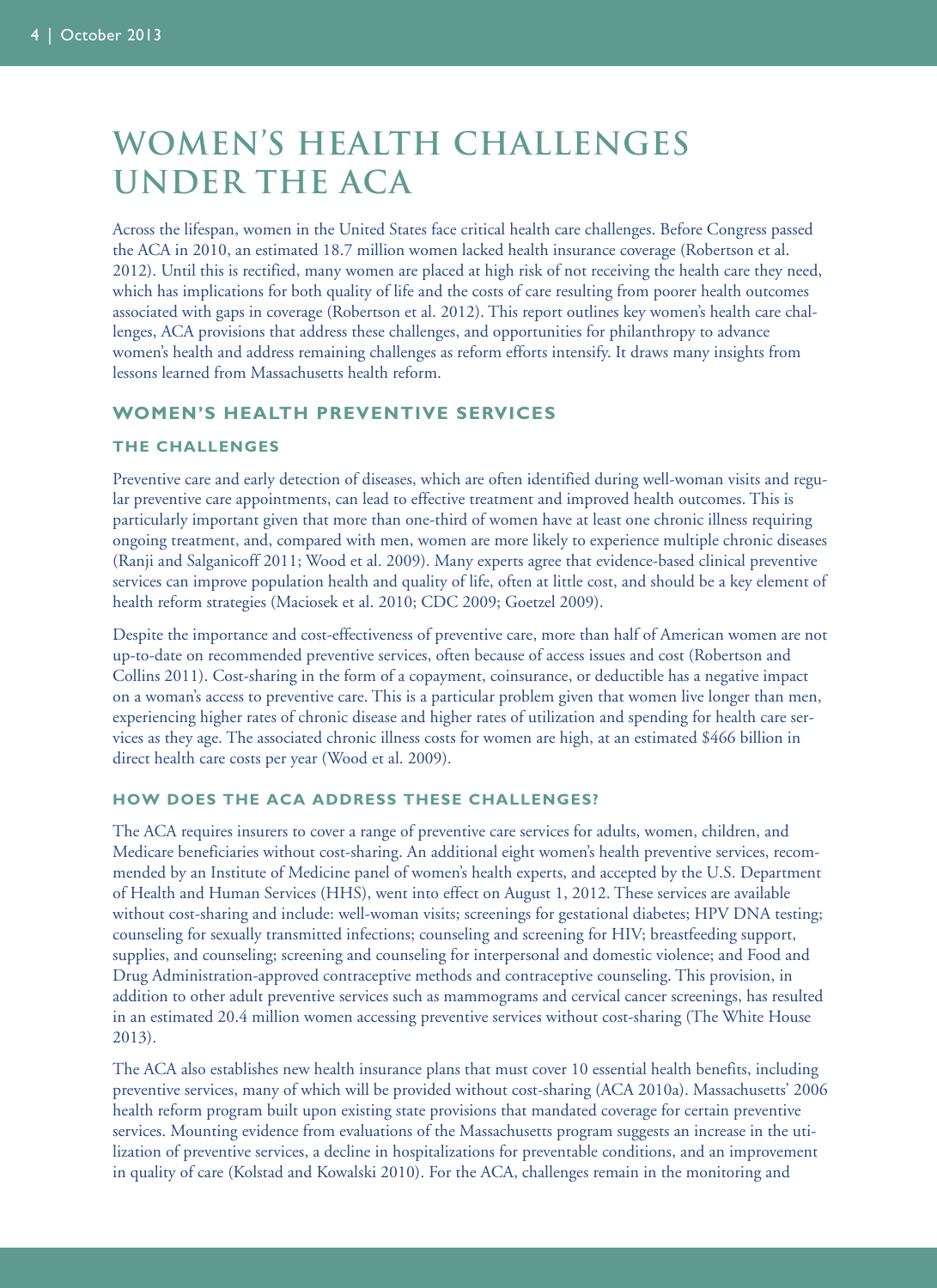implementation of the preventive services provision. There is anecdotal evidence that the lack of oversight and clear guidelines, including when a service transitions from preventive to diagnostic, has left many patients and providers confused about this provision (Bebinger 2011; Dennis et al. 2009).

#### **WHAT ARE THE OPPORTUNITIES FOR PHILANTHROPY TO ADDRESS THESE CHALLENGES?**

- **➤** *Fund research projects and advocacy initiatives to evaluate and monitor access to and utilization of "no-cost" preventive services for women.* Philanthropy can play a critical role to ensure that women are able to access the preventive services they are entitled to under health care reform through research and advocacy efforts to address the following potential challenges:
	- barriers to receiving preventive services without cost-sharing for certain subgroups of women, including those with certain types of insurance coverage or within certain types of service delivery systems;
	- women's need for education about the preventive benefits they are entitled to under reform so that they can advocate for these services with their providers; and
	- implementation of the preventive service provision by insurers and providers, and the impact of this provision on access, utilization, cost, and quality of health care, especially for women with chronic illnesses and disabilities.
- **➤** *Fund outreach and education campaigns and materials to educate stakeholders about the preventive services now available under the ACA.* Not all women are aware of the preventive services available to them. Philanthropy can fund the development and dissemination of educational materials about these benefits for women and the providers who care for them. Educating providers and their staff about the new coverage options available without cost-sharing is particularly important because they serve as the gateway to these essential services. Coordinating funding efforts with the exchanges, where many of the newly insured will obtain coverage, will be crucial to make outreach and education campaigns successful.

#### **ACCESS TO HEALTH INSURANCE COVERAGE**

#### **THE CHALLENGES**

Health insurance coverage is an important factor in a woman's ability to access necessary health care services. While the majority of U.S. women ages 18 to 64 (58 percent) receive insurance coverage through an employer, women are less likely to be insured by their own job and, instead, are more likely to be a dependent on a parent or spouse's insurance plan (The Henry J. Kaiser Family Foundation 2012a). Nationally, 19 million women (20 percent) ages 18 to 64 are uninsured. Of those women, one in four are young women between the ages of 19 and 25, more than one-third are Latina (38 percent) and poor (39 percent), and one in four (28 percent) are single parents (The Henry J. Kaiser Family Foundation 2012a). Older women are also disproportionately uninsured, with 34 percent of women ages 45 to 64 lacking health insurance (based on 2011 Current Population Survey data). These women are at increased risk for chronic disease, pre-existing conditions, and disability, and many do not receive the preventive and mental health care they need. As a result, many enter Medicare as more difficult and expensive patients to treat (Prickett and Angel 2011).

Medicaid is the major provider of health insurance for low-income women who comprise nearly 70 percent of all Medicaid beneficiaries (Salganicoff and Ranji 2012). In addition, Medicaid beneficiaries are more likely to belong to a racial or ethnic group, have low levels of education, and report poor health (Musumeci 2012; Salganicoff and Ranji 2012). Because of strict categorical eligibility rules, the majority of Medicaid beneficiaries are pregnant women, parents with dependent children, disabled individuals, or individuals over the age of 65, all of whom must meet certain income requirements. This leaves a significant number of lowincome individuals, most notably low-income adults who are not pregnant or do not have dependent children, without insurance coverage (CMS 2013a).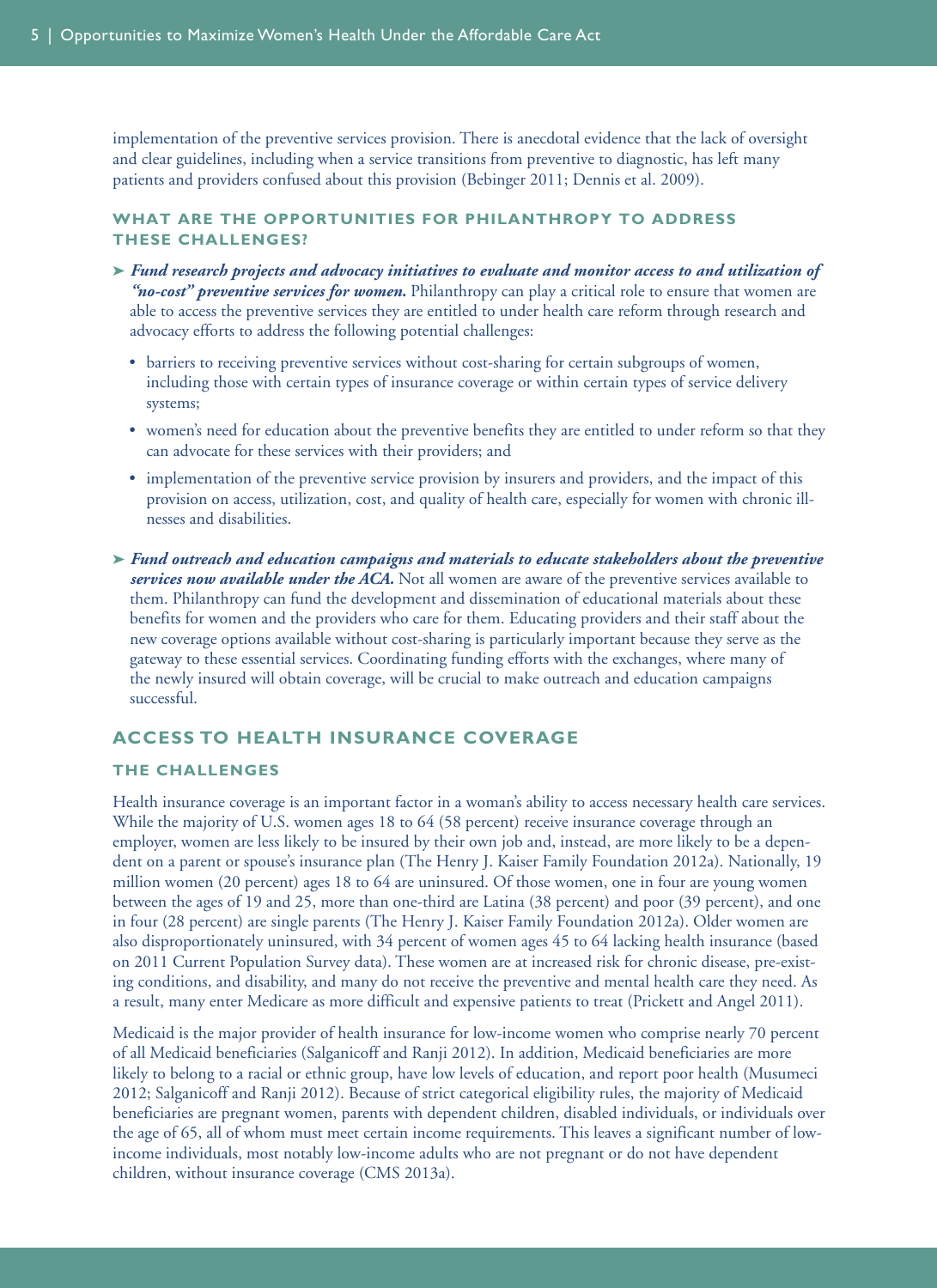#### **HOW DOES THE ACA ADDRESS THESE CHALLENGES?**

The ACA's individual mandate, upheld as constitutional in the July 2012 Supreme Court decision, requires most people in the United States to have insurance coverage for themselves and their dependents by 2014. Primary coverage options include employer-sponsored insurance (ESI) plans, individual insurance plans purchased on the health insurance exchanges established by the ACA, Medicare plans, and Medicaid plans, among others (Musumeci 2012).

While all women benefit from improved health insurance coverage, young adult women under the age of 26 and low-income women will make significant gains. Young women can now access insurance coverage through their parents' insurance plans. Low-income women who are currently uninsured may also gain coverage through the ACA's Medicaid expansion if their state decides to participate.

- *Young Adult Women:* Prior to the ACA, insurance companies could remove children enrolled on a parent's insurance plan once they reached age 19, although some plans allowed children to remain on a parent's insurance plan while attending school full-time. The ACA now allows young adults ages 26 and under to remain on their parents' insurance plans. This provision has led to increased insurance rates for young people across the country, including 1.1 million young women (Broaddus and Park 2012; Cuellar et al. 2012). However, because private insurance plans routinely send policyholders (often a parent) an explanation of benefits  $(EOB)^1$  after a beneficiary receives care, young women may forego sensitive services (for example, contraception, sexually transmitted infection testing, domestic violence counseling, mental health services, and substance abuse treatment) because of confidentiality concerns (Gold 2009; Slive and Cramer 2012).
- *Low-Income Women Who Do Not Meet Categorical Eligibility:* The ACA has the potential to expand Medicaid coverage to an estimated 10 million uninsured women, including 1.2 million near-elderly women (55 to 64), by covering most women with incomes below 138 percent of the federal poverty level (FPL) who are not pregnant or do not have dependent children (Salganicoff and Ranji 2012). The Supreme Court, however, ruled that expanded coverage to this new group of beneficiaries would remain optional for states. Thus, many of the 10 million women expected to gain insurance coverage will remain uninsured in states that opt out of the expansion (National Women's Law Center 2013).

Although the ACA is designed to provide insurance coverage for most low-income women through Medicaid eligibility and exchange subsidies, the experience from Massachusetts health care reform illustrates that even subgroups of women who may be eligible for coverage under reform remained uninsured. As of 2009, the majority of the approximately 60,000 women who remain uninsured in Massachusetts had incomes that would have qualified them for Medicaid or subsidized coverage. These women were more likely to be low-income, young, single, and Hispanic (Long et al. 2010). Further research is needed to understand why these women remain uninsured.

#### **WHAT ARE THE OPPORTUNITIES FOR PHILANTHROPY TO ADDRESS THESE CHALLENGES?**

- **➤** *Fund studies that monitor the impact of Medicaid expansion programs.* Philanthropy could fund research to examine the impact that a state's decision to expand or not expand its Medicaid program has on women, including health outcomes and insurance coverage.
- **➤** *Fund advocacy and public service campaigns to encourage states to accept the expansion.* Philanthropy could fund advocacy efforts to support Medicaid expansion across states to ensure that vulnerable populations of women, those most in need of coverage, are not left out of this historic opportunity to address disparities in coverage.

 $<sup>1</sup>$  EOBs usually include information about the patient, provider, type of care received, coverage amounts, and cost of care.</sup> For more information, see: Gold, R.B., ["Unintended Consequences: How Insurance Processes Inadvertently Abrogate Patient](http://www.guttmacher.org/pubs/gpr/l2/4/gpr120412.pdf) [Confidentiality,](http://www.guttmacher.org/pubs/gpr/l2/4/gpr120412.pdf)" *Guttmacher Policy Review* 12(4):12-16.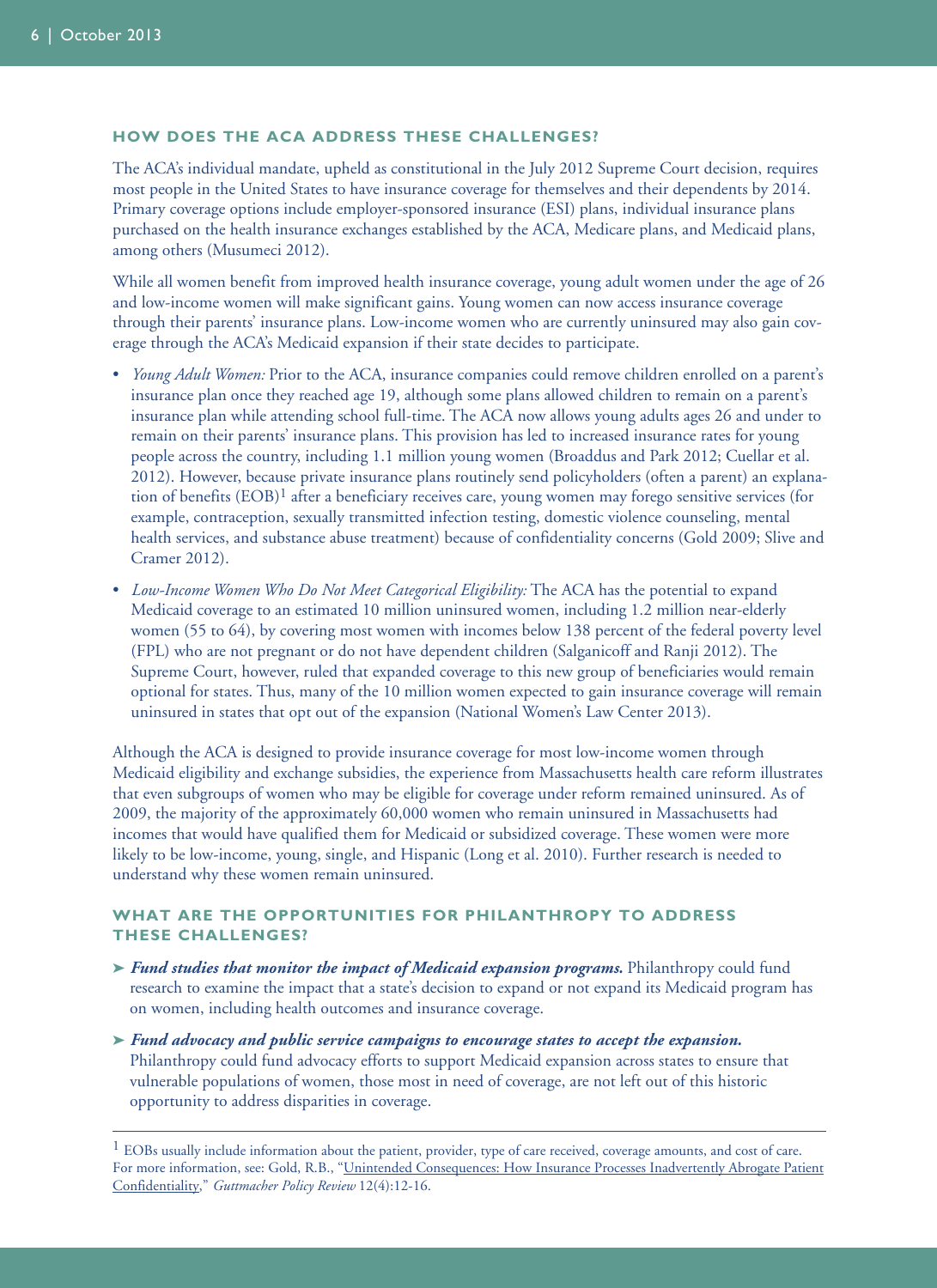- **➤** *Fund safety net and pilot programs that provide alternative models of coverage for low-income women in states that do not expand Medicaid.* Philanthropy has an opportunity to provide muchneeded funding to safety net and pilot programs to address uninsurance among populations of women excluded from Medicaid expansion. These efforts are particularly beneficial for undocumented immigrant women who will not gain access to coverage under the ACA.
- **➤** *Fund culturally competent outreach and enrollment efforts supported by comprehensive demographic data on the uninsured.* Philanthropy has a unique opportunity to fund local outreach and enrollment initiatives that are culturally competent and to utilize community workers and stakeholders to maximize coverage among low-income women. The ACA will bring a new set of eligibility and administrative requirements for Medicaid applicants and enrollees and for people eligible for subsidized coverage through state exchanges. Well-informed, culturally and linguistically competent outreach workers, who can explain new rules and help navigate an unfamiliar system, will be invaluable in maintaining and expanding coverage. To further support these efforts, funding the collection of stratified data will be essential in identifying which subgroups of women need assistance and why some women who qualify for subsidized coverage remain uninsured.
- **➤** *Fund advocacy to ensure that young women can access confidential services, including reproductive and sexual health services.* Funders can support advocacy efforts to work with lawmakers, regulators, and insurers to balance the need for confidential access to services with the need for a comprehensive EOB. To ensure that women have access to the full spectrum of health services that they are entitled to under the ACA, funders could support advocacy efforts aimed at identifying and resolving such barriers to care.

#### **CHURN AND GAPS IN COVERAGE**

#### **THE CHALLENGES**

The complexity and structure of the ACA's multipayer, multimarket approach to insurance coverage have raised new issues for some low-income women as shifts in income eligibility result in frequent transitions between insurance options (for example, Medicaid, subsidized and unsubsidized exchange plans), sometimes referred to as "churn" (Rosenbaum 2011). Women are disproportionately affected by churn for the following reasons:

- Women are more likely than men to cycle in and out of the workforce and are less likely to be eligible for employer-sponsored health insurance, resulting in fragmented coverage.
- Women are more likely to have fluctuations in income, a key factor in determining insurance eligibility.
- Women are more likely to be dependents on someone else's health insurance plan. Research has found that there is a strong link between a woman's likelihood of having health insurance and her marital status (Wyn and Peckham 2010). Yet coverage for dependents is inherently less stable since continuity depends on the partner's continued employment, the employer's decision to continue offering dependent coverage, and the dependent's ongoing relationship with the covered partner (Patchias and Waxman 2007).
- Life events, such as pregnancy, marriage, divorce, and death of a spouse, affect health insurance eligibility.

In Massachusetts, a significant number of low-income residents churn between Medicaid and subsidized insurance plans because of income fluctuations and changes in eligibility status over the course of the year. Approximately 17 percent of these enrollees experienced a gap in coverage during their transition (Seifert et al. 2010). Given that women comprise the majority of nonelderly Medicaid enrollees in Massachusetts and a higher percentage of women are enrolled in subsidized insurance plans, it is highly likely that women comprise the majority of those at risk of churning between programs and experiencing gaps in coverage (Sered 2008; Turnball 2010).

Churn has negative impacts on health care quality and outcomes in the form of breaks in treatment,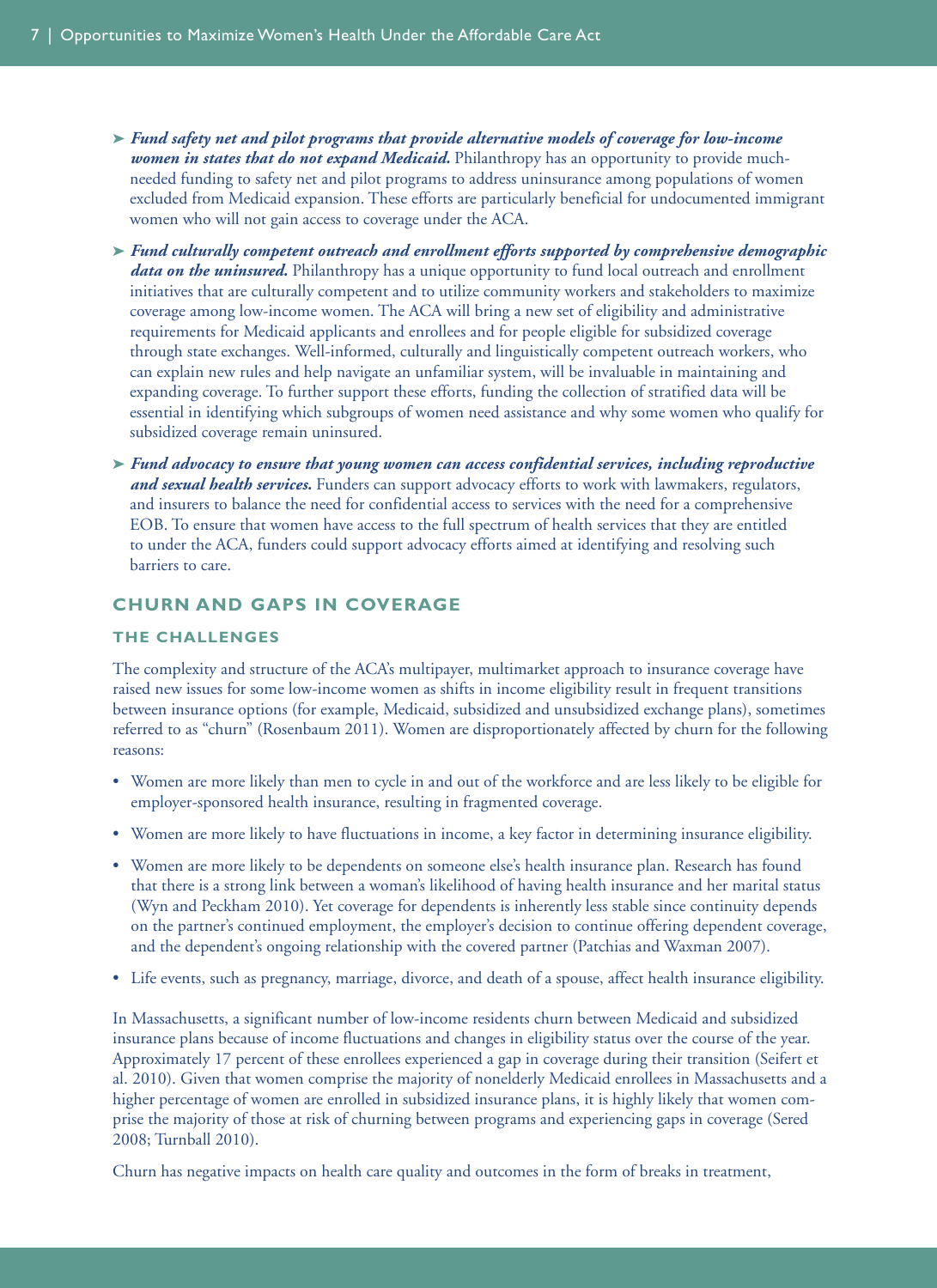redundant testing, lack of follow-up care, poor chronic disease management, and disruptive medication changes (Sered and Proulx 2011). This places a heavy burden on women who require ongoing treatment for chronic diseases or regular access to contraception, as well as during critical life stages such as adolescence, pregnancy, and menopause. Individuals with discontinous coverage are less likely to have a usual source of care and are more likely to report delaying care due to cost (Lavarreda et al. 2008).

Churn is costly not only for individuals' health care quality and outcomes, but also for states, health plans, and health care providers. Conservative estimates in 2010 peg administrative expenses associated with enrollment at \$198 per person per enrollment in Massachusetts, which can translate to millions of dollars over the course of a year as participants lose coverage and are subsequently re-enrolled (Seifert et al. 2010; Seifert 2011).

#### **HOW DOES THE ACA ADDRESS THESE CHALLENGES?**

Some ACA provisions aim to reduce gaps in coverage among certain subpopulations. For instance, the ACA provides states with the option to establish a Basic Health Plan (BHP) for middle-income individuals who are ineligible for Medicaid (ACA 2010b). BHPs maintain coverage continuity and reduce churn within the exchanges by acting as an intermediary between Medicaid and the lowest-tiered subsidized plan under the exchange (Bachrach et al. 2012). Unfortunately, HHS has not issued regulatory guidance for BHP creation and implementation, leaving greater potential for gaps in coverage and churn as states are unable to implement this provision.

Additionally, the "no wrong door" provision improves the enrollment process by allowing consumers to submit one application for multiple insurance coverage programs (for example, Medicaid and subsidized and unsubsidized exchange plans). The exchanges will use this single application to determine eligibility for health insurance programs and premium tax credits (Morrow and Paradise 2010). Designing exchanges with a streamlined application process ensures continuous coverage and reduces gaps in coverage associated with complex application and enrollment procedures (Rodman 2012).

Enrollment volatility will likely affect national health reform. In 2014, 28 million Americans under 200 percent above the FPL are expected to experience a shift in eligibility between Medicaid and subsidized plans. Women comprise the majority of nonelderly Medicaid enrollees, and a higher percentage of women than men have enrolled in subsidized insurance plans, suggesting that the largest percentage of those at risk of transitioning between insurance programs and experiencing coverage gaps are women (Sered 2008; Turnball 2010).

#### **WHAT ARE THE OPPORTUNITIES FOR PHILANTHROPY TO ADDRESS THESE CHALLENGES?**

- **➤** *Fund advocacy programs designed to help reduce churn and gaps in coverage.* Philanthropy could fund advocacy efforts that monitor whether the exchanges are implementing the ACA's provisions for streamlined enrollment options. Additionally, advocacy efforts are needed to ensure that women receive appropriate information and education about their health insurance options and administrative requirements in order to maintain consistent coverage.
- **➤** *Fund studies and programs to monitor and address churn and gaps in coverage for women.* Philanthropy can fund programs and studies that analyze important aspects of churn and gaps in coverage, including the impact of churn on women's health outcomes and state costs. Additionally, funders can work with states to ensure that they have proper mechanisms in place to plan for and address administrative challenges associated with churn, especially in light of the states' inability to implement a BHP.
- **➤** *Fund pilot studies to examine the efficacy of models designed to reduce churn.* Advocacy groups have developed best practice models to address the issue of churn in the new health care insurance exchanges. Philanthropy could fund studies to evaluate the efficacy of these models in states interested in addressing this important issue (Rodman 2012).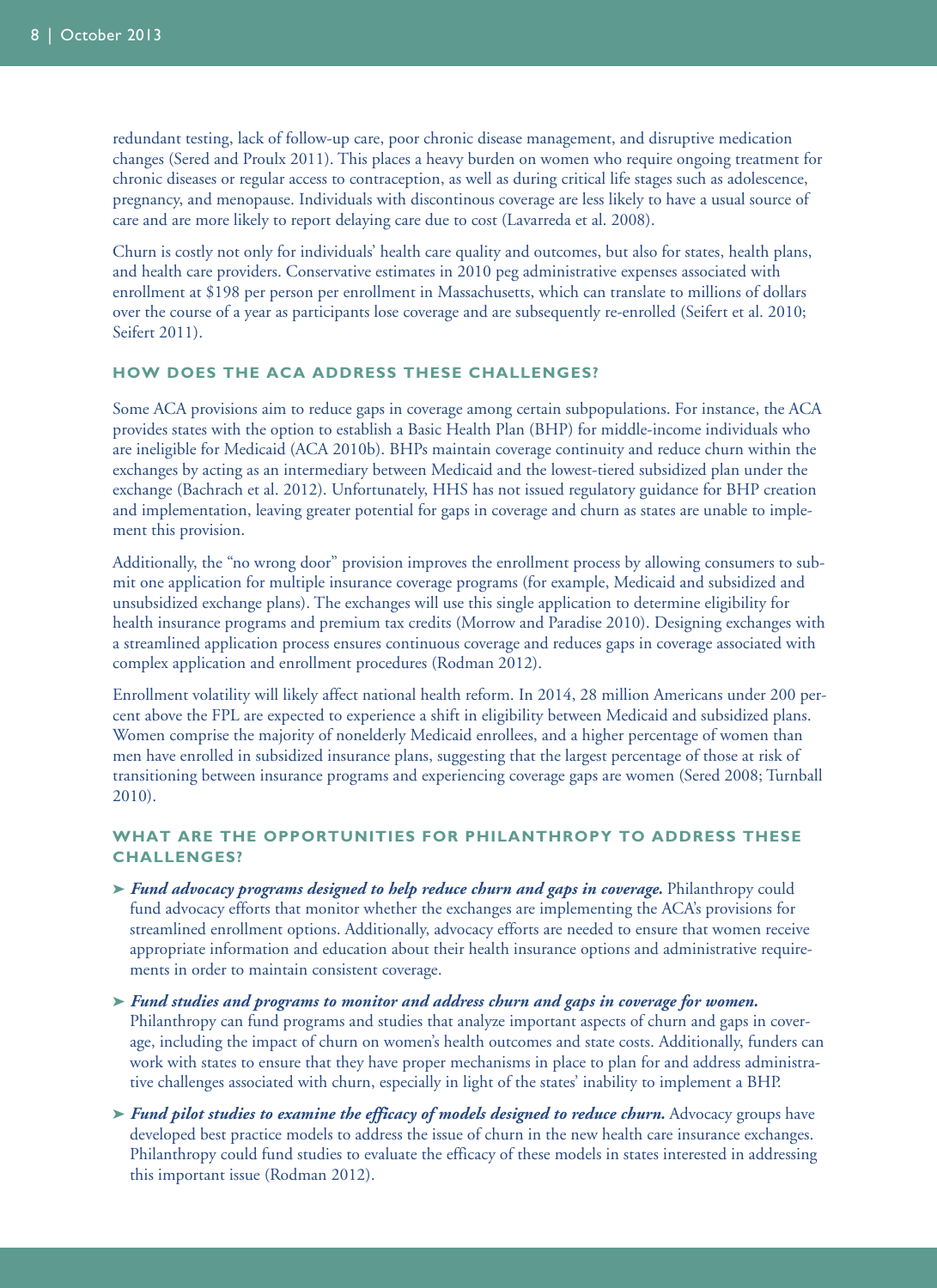#### **AFFORDABILITY**

#### **THE CHALLENGES**

Women tend to require and utilize more health care services than men, primarily because of their reproductive health care needs, higher rates of chronic illness and disability, and longer life expectancies. As a result, they are disproportionately affected by health care costs, not only because of higher overall medical expenditures, but also because, compared to men, their out-of-pocket medical expenses are higher, while their lifetime earnings are lower (Patchias and Waxman 2007). Financial barriers to care can affect women with insurance, as well as those who are uninsured, and can come in the form of premiums, cost-sharing charges for specific services, and limits on a plan's benefit package. A large body of research finds that even a small amount of cost-sharing can negatively impact a women's ability to afford and access care, sometimes resulting in even higher downstream costs because of lower use of preventive or treatment services (Swartz 2011; Robertson and Collins 2011).

Issues with affordability are apparent in Massachusetts, where the share of women spending 5 percent or more of family income on out-of-pocket health care costs did not change significantly between 2006, when state health reform was first implemented, and 2009. Similarly, the share of women reporting problems paying medical bills or paying medical debt over time did not decrease after state health reform (Long et al. 2010). Nationally, 43 percent of women reported in 2010 that at least once within the past year they did not pursue recommended care, went without a doctor's visit when sick, or skipped filling drug prescriptions because of cost (Robertson et al. 2012). Certain groups of women may have particular difficulty affording care. These include:

- women with incomes just above the threshold of eligibility for subsidized health insurance;
- women choosing low-premium, high-deductible health plans;
- women enrolled in catastrophic coverage;
- women ages 50-64, who have increasing health problems but are not yet eligible for Medicare;
- women with incomes between 200-400 percent of the FPL who do not have the highest levels of premium or cost-sharing subsidies; and
- women who previously received care at little or no cost through safety net programs.

While Massachusetts established its own exchange in 2006, affordability remains a challenge for women today, despite the availability of a range of health insurance plans. Women's greater health needs and the general unpredictability of health events make choosing the most affordable coverage particularly challenging for women who do not meet the income eligibility requirements for subsidized plans. This is because some women may choose a plan based on premium cost alone, unaware that the accumulation of out-ofpocket costs (that is, deductibles, coinsurance, and copayments) can make lower premium plans more expensive in the long run. This is particularly problematic for women who make frequent physician visits for necessary care, such as reproductive care or chronic health conditions.

#### **HOW DOES THE ACA ADDRESS THESE CHALLENGES?**

The ACA requires states to establish a health insurance exchange, a marketplace where women and their families can purchase affordable insurance options if they do not receive coverage through their employer, Medicaid, or Medicare (ACA 2010c). Exchanges will allow individuals to compare health plan options, quality, and price; determine eligibility for tax credits and Medicaid; and enroll in a health plan through an Internet-based system. Consumers can also receive answers to questions from a toll-free hotline or utilize a cost calculator to help determine costs after subsidies are calculated.

Additionally, the ACA allows for the establishment of a "navigator program" to help consumers navigate the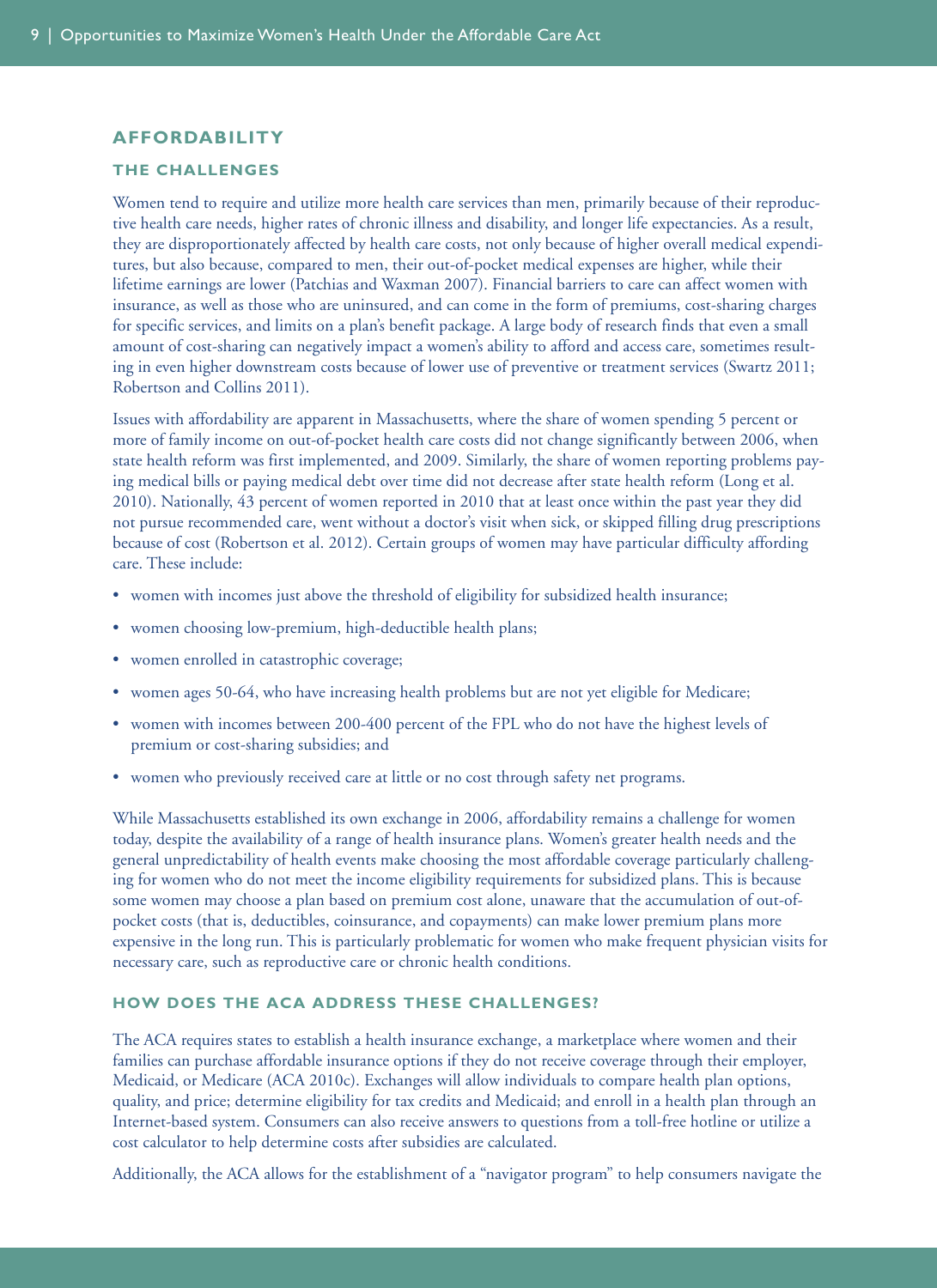insurance enrollment process, including determining which subsidies they may qualify for under the law, in a "culturally and linguistically appropriate manner" (ACA 2010d). Given that there is no commitment in the ACA language requiring states to include sex as a factor in the development of these consumer resources, states may not consider the factors listed above that make insurance affordability problematic for women.

The ACA addresses the issue of insurance coverage affordability by offering tax credits based on income level to help low-income individuals between 138 and 400 percent of the FPL pay for insurance plans purchased through an insurance exchange. These subsidies will be particularly beneficial for women, who are more likely to qualify for subsidies because of lower incomes. Additionally, some individuals purchasing coverage through the exchange will also receive cost-sharing reductions to alleviate their out-of-pocket costs (ACA 2010e; The Henry J. Kaiser Family Foundation 2012b).

The ACA also addresses affordability for ESI coverage for low- and moderate-income individuals by offering federal subsidies when ESI is deemed unaffordable. The ACA defines ESI as "affordable" when an ESI's premium costs are less than 9.5 percent of an individual's household income (Gruber and Perry 2011). This definition of affordability is problematic, however, because the ACA ties eligibility for premium tax credits for working families to the annual cost of an individual plan, not a family plan. This means that many families will not receive federal subsidies even though their ESI family plan is unaffordable. Many of these families may forgo insurance altogether and pay the tax penalty the ACA imposes on individuals who remain uninsured.

#### **WHAT ARE THE OPPORTUNITIES FOR PHILANTHROPY TO ADDRESS THESE CHALLENGES?**

- **➤** *Fund research to examine if the subsidies are generous enough for women to afford care from the exchanges.* By funding research to monitor whether women are able to access care even with expanded coverage and income-based subsidies, important questions related to affordability and uninsurance can be answered.
- **➤** *Fund research to determine if families with "affordable" ESI are accessing coverage.* Philanthropy could fund studies to determine if low- and moderate-income families are forgoing insurance coverage because of cost associated with unaffordable plans.
- **➤** *Fund the development of and advocacy for comprehensive, consumer affordability tools designed with the needs of women in mind*. Philanthropy has an opportunity to address women's particular affordability concerns by providing supplemental funds to tailor state consumer affordability tools to meet the needs of women. For example, funders could give states funding to develop cost calculators that include questions about sex, chronic disease, and reproductive and mental health. Funders could also support advocacy efforts to build support for these important tools among state legislators and government officials.

#### **PRIMARY CARE**

#### **THE CHALLENGES**

Primary health care, including family medicine, internal medicine, obstetrics and gynecology, geriatrics, and psychiatry, is integral to a woman's health (Mann et al. 2010). Because of women's reproductive health care needs, higher rates of chronic illnesses and disabilities, vulnerability to certain mental illnesses such as depression, and longer life expectancies compared to men, primary care is essential to maintaining a woman's health throughout her life (SAMHSA 2012; NCHS 2001). Researchers estimate, however, that there will be a shortage of 45,000 primary care providers (PCPs) by 2020 (National Women's Law Center 2012). Currently it is estimated that 7 million people in the United States reside in areas where demand for primary care services will exceed supply by over 10 percent (Long et al. 2010).

With 17 million women estimated to gain access to health insurance coverage by 2014, primary care short-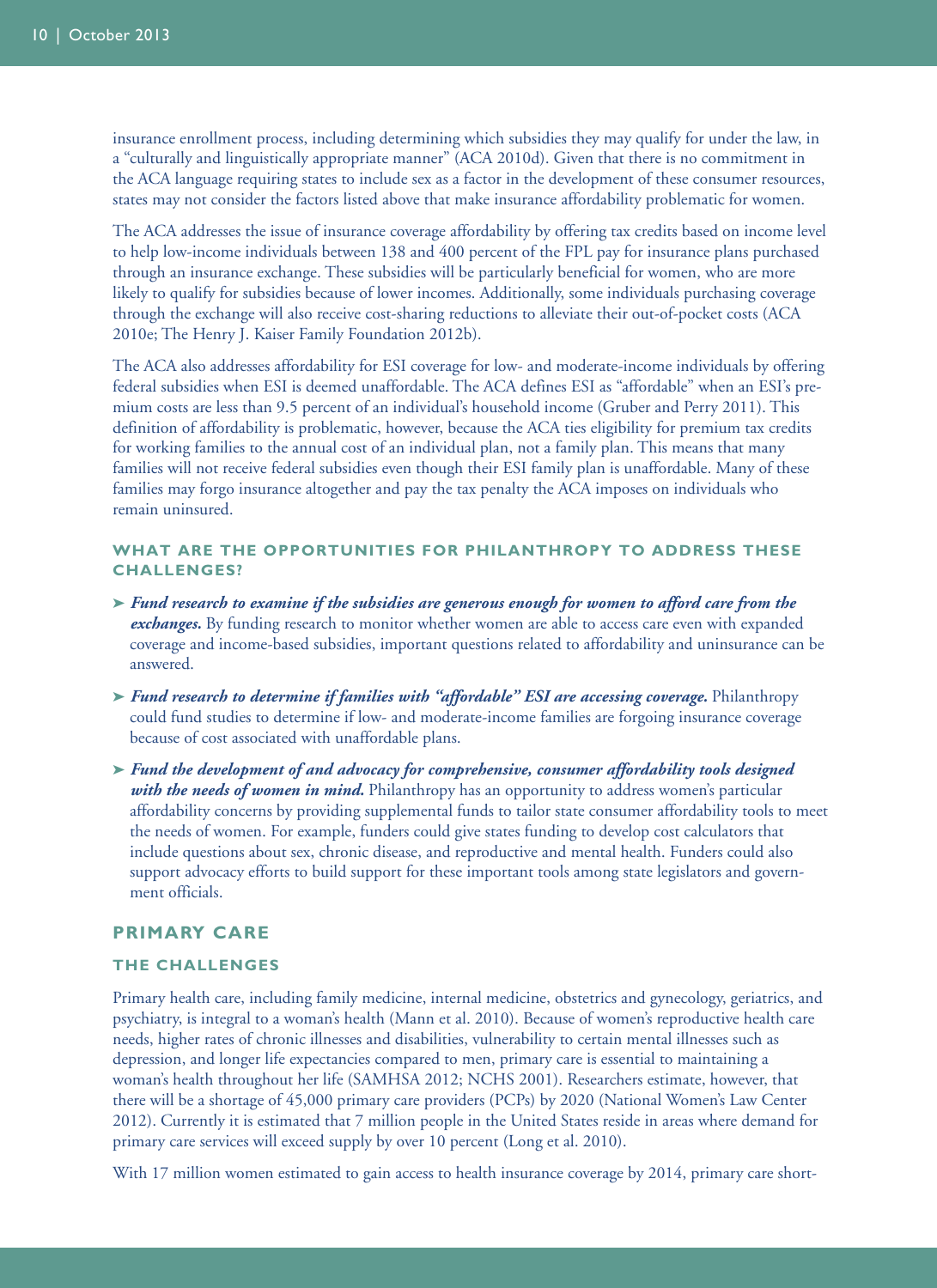

ages are a crucial issue to address from a women's health perspective (National Women's Law Center 2012). For example, although Massachusetts health care reform provided women with improved access to primary care services, studies indicate that workforce shortages persist and wait times are long, as illustrated in the chart above (Long et al. 2010; Massachusetts Medical Society 2012).

#### **HOW DOES THE ACA ADDRESS THESE CHALLENGES?**

The ACA addresses recruitment, retention, and training of PCPs by providing payment bonuses for PCPs practicing in community settings or areas with health shortages, and grants to create or expand primary care residency programs at teaching health centers (ACA 2010f). The ACA also increases payment rates to PCPs who care for Medicaid beneficiaries, recognizing that low reimbursement rates have been a deterrent for many providers to treat this population (Salganicoff and Ranji 2012). These raises, however, are temporary and may not alleviate the PCP shortages expected with the influx of the newly insured into the health care system (Salganicoff and Ranji 2012). Additionally, the ACA establishes the National Health Care Workforce Commission, an independent body that will address shortages in the health care workforce, including PCPs, by administering workforce grants, monitoring education and training, and coordinating initiatives to improve access to health care (ACA 2010g). Other efforts, however, may be necessary to ensure that PCP shortages are addressed as the population ages and insurance coverage expands under the ACA (Green et al. 2013; Center for American Progress 2009).

#### **WHAT ARE THE OPPORTUNITIES FOR PHILANTHROPY TO ADDRESS THESE CHALLENGES?**

**➤** *Develop public-private partnerships to address workforce shortages.* Philanthropy could establish new public-private partnerships or support existing initiatives<sup>2</sup> to address workforce shortages through loan repayment programs, physician retention efforts, or incentives for physicians practicing in underserved areas. Funders could also collaborate with state agencies, which are uniquely positioned to address the needs of their local health care areas.

<sup>&</sup>lt;sup>2</sup> Examples include the [Massachusetts Community Health Center Primary Care Provider Loan Repayment Program](http://www.massleague.org/Programs/PrimaryCareProviderInitiatives/LoanRepaymentProgram-CHC.php) and [the Kraft Center for Community Health.](http://www.kraftcommunityhealth.org/)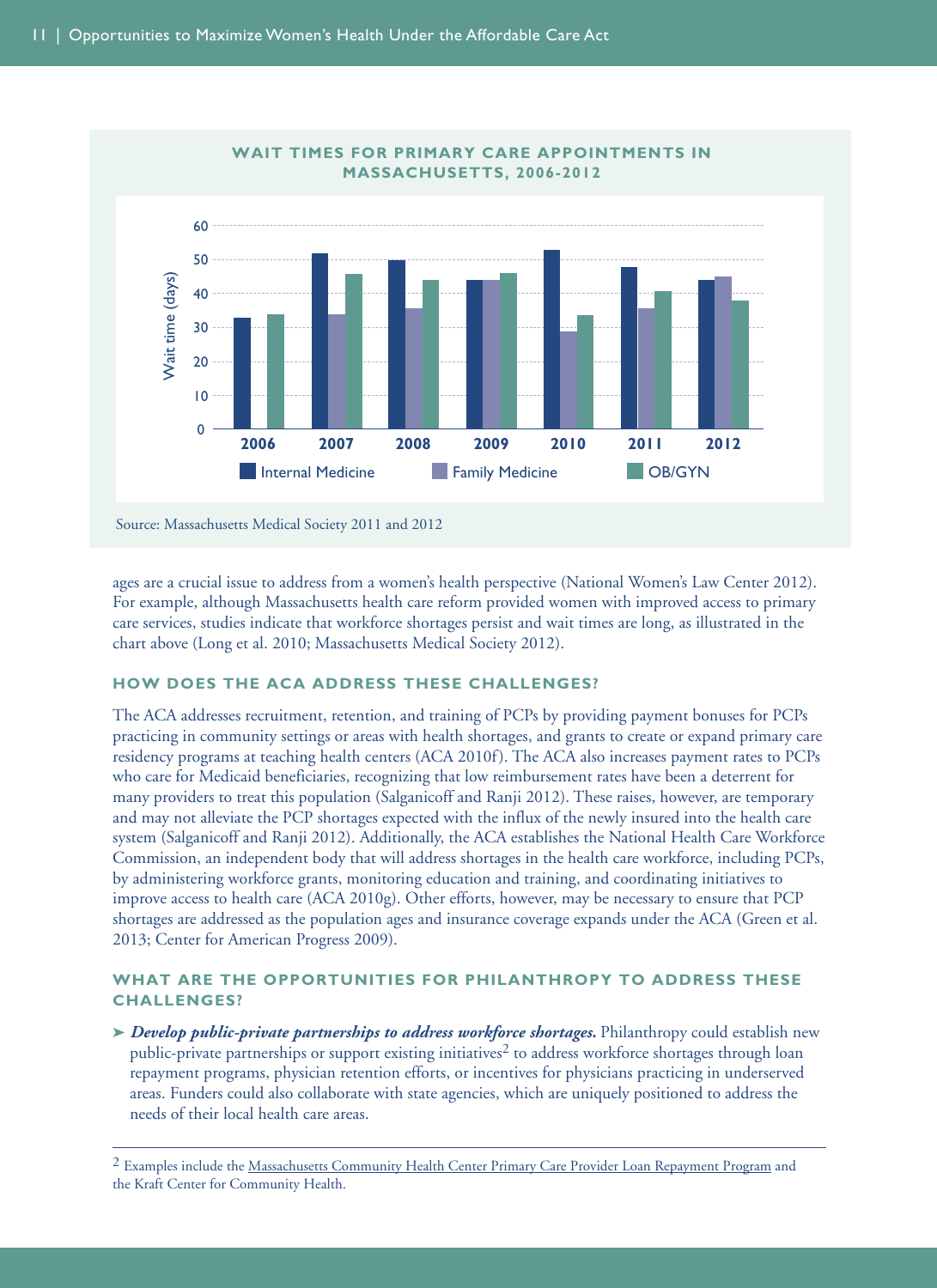- **➤** *Support research on flexible work arrangements for PCPs.* Flexible schedules can alleviate some of the stress of primary care patient loads, retaining practitioners for longer periods of time and providing an incentive for physicians entering several primary care fields. There is currently little research on how best to develop these flexible work arrangements. Given the increasing proportion of PCPs who are women, and the demands of family and caregiving that fall disproportionately on women, developing new models of work is an important component to attracting and retaining physicians and other care providers.
- **➤** *Fund primary care workforce studies and research on the issues driving primary care workforce shortages.* Without adequate longitudinal data at both the state and federal levels, policymakers cannot adequately address shortages. Therefore, monitoring primary care workforce trends will be essential in identifying the most critical areas of need in the country. Research should include shortages in specialties important to women's health; geographic shortages; and the roles of non-physician providers, including nurse practitioners, physician assistants, social workers, care coordinators, dieticians, pharmacists, and therapists, in primary care (Rosenthal 2008). Further, it is essential that these studies go beyond simple physician-to-patient ratio estimates to examine factors associated with PCP supply and demand, including changing patient demographics, alternative models of care delivery, new provider payment structures, and health information technology (Green et al. 2013).

#### **LONG-TERM CARE**

#### **THE CHALLENGES**

Women with chronic disease and disability rely on long-term care (LTC) services to meet their health care needs over the long term. LTC affects women as both patients and providers. As patients, women utilize LTC services more frequently than men do because they live longer and are more likely to have multiple chronic conditions. In addition, women are more likely to populate the professions responsible for LTC, as well as serve as unpaid informal caregivers for family members and friends. LTC needs are not limited to elderly women. In fact, more than one-third of individuals who need LTC services are under age 65, the majority of them being women (Rogers and Komisar 2003).

Over 43.5 million American adults, most of whom are women holding full-time or part-time jobs, are unpaid caregivers to older adults (National Alliance for Caregiving and AARP 2009). Providing uncompensated care affects the health and economic well-being of female caregivers. For example, studies have shown that providing caregiving services for a disabled or ill family member is associated with increased risk of depressive and anxious symptoms and coronary heart disease in women (Cannuscio et al. 2002; Lee et al. 2003). Additionally, informal caregivers are not only inadequately compensated, but they are often required to reduce work hours or give up employment altogether. Lost productivity costs U.S. businesses tens of billions of dollars annually, while the value of informal caregiving is estimated to be between \$148 and \$188 billion annually (Family Caregiver Alliance 2003).

#### **HOW DOES THE ACA ADDRESS THESE CHALLENGES?**

The ACA funds several LTC demonstration programs aimed at strengthening the formal LTC workforce through training and loan forgiveness (HHS 2011). In addition, the law provides funding for new models of care to better address the needs of the LTC population, including efforts to transition care to outpatient and community settings, and improve care coordination for those with multiple chronic conditions and persistent mental illness (CMS 2013b; Townley and Takach 2012).

The Community Living Assistance Services and Support Act (CLASS Act) was a major attempt at addressing LTC issues through the creation of a voluntary LTC insurance program (ACA 2010h). The CLASS Act would have provided a cash benefit to fund care, including payments to informal caregivers. While Congress repealed the program in early 2013, deeming it to be financially unsustainable, a new federal LTC commission was created post-repeal to develop a comprehensive plan to address the country's LTC needs (American Tax Payer Relief Act 2012).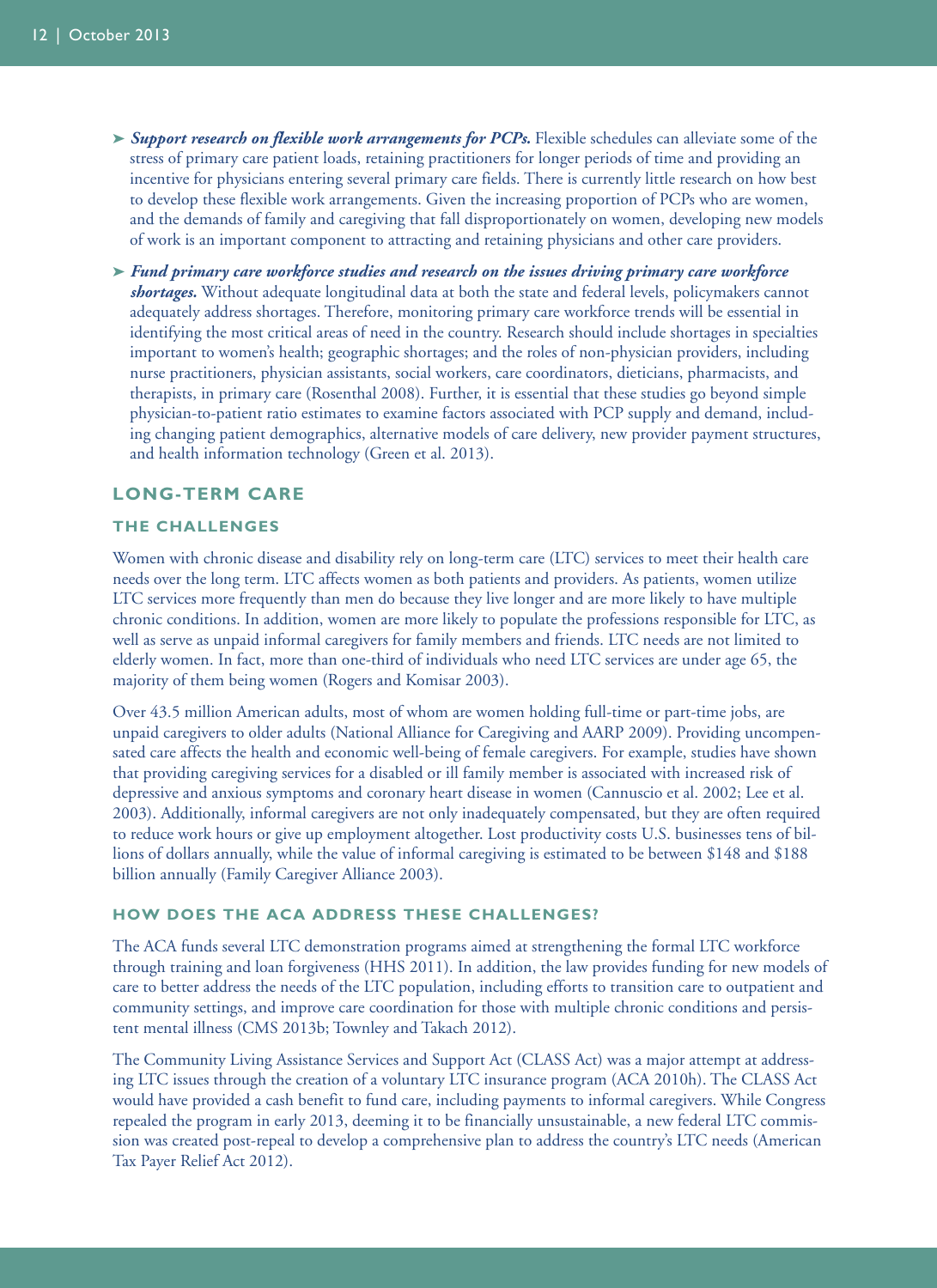Finally, although the ACA prevents health insurers from gender-rating insurance plans (that is, charging women more than men for the same coverage), the law does not prohibit LTC insurers from gender rating, leaving women at a disadvantage when it comes to accessing affordable coverage options. For example, one of the largest LTC insurers in the United States has plans to set prices based on sex, which will result in an estimated 20 to 40 percent increase in women's premiums (Andrews 2013).

#### **WHAT ARE THE OPPORTUNITIES FOR PHILANTHROPY TO ADDRESS THESE CHALLENGES?**

- **➤** *Fund public-private strategic planning initiatives.* Philanthropy could fund coordinated, multistakeholder strategic planning initiatives at the state level. Engagement across groups will be essential to finding workable solutions and should include both government and private entities.
- **➤** *Fund advocacy to improve LTC for women.* Philanthropy could fund advocacy efforts and initiatives aimed at ensuring that the LTC needs of women, as both patients and caregivers, are being met across the lifespan under the ACA at the federal and state levels. For example, philanthropy could fund advocacy for state laws prohibiting gender rating in all forms of insurance.
- **➤** *Improve LTC financing mechanisms.* Philanthropy could explore funding for new financing strategies to address LTC issues, including new private insurance products that link life insurance and LTC insurance, and social insurance model approaches similar to Social Security to incentivize individuals to save for LTC (UMASS 2010).
- **➤** *Support programs for informal caregivers.* Even small amounts of funding for managing stress and improving self-care can make a difference in the lives of informal caregivers in need of support. Philanthropy could also connect with local area agencies under the National Family Caregiver Support Program (Title IIIE of the Older Americans Act) to provide information, assistance, counseling, support, and training programs and respite to caregivers (UMASS 2010). Philanthropy can also provide funding to study the outcomes of these models on women's health.
- **➤** *Fund LTC data needs.* Philanthropy could provide funding to fill the gaps in data and research associated with LTC, including data on the populations in need of services, unmet care needs, spending and utilization trends, programs that integrate care management, acute and LTC financing, delivery of care, and successful programs that provide support to unpaid caregivers (UMASS 2010).

#### **WOMEN'S HEALTH RESEARCH: DATA COLLECTION, STRATIFICATION, AND ROUTINE REPORTING**

#### **THE CHALLENGES**

Robust data collection and reporting standards are essential to understand the impact of important ACA provisions. Health policy experts and researchers, however, are concerned that, without a specific commitment to collect and routinely report sex- and population-specific data, the impact of the ACA on certain underserved subgroups (including women; racial and ethnic groups; the lesbian, gay, bisexual, transgender and questioning community; persons with disabilities; non-English speaking individuals; and low-income groups) will not be properly documented, analyzed, and addressed. For example, Massachusetts does not require this commitment (Massachusetts Health Connector 2012). As a result, the sex of over one-third of uninsured tax filers in Massachusetts is unknown, making it difficult to provide targeted outreach and enrollment services to uninsured men and women in the Commonwealth.

#### **HOW DOES THE ACA ADDRESS THESE CHALLENGES?**

The ACA requires federally conducted or supported health care or public health programs, activities, or surveys to create standards for collecting and publicly reporting self-reported data on sex, race, ethnicity, primary language, and disability status to the extent practicable. This caveat leaves the provision open to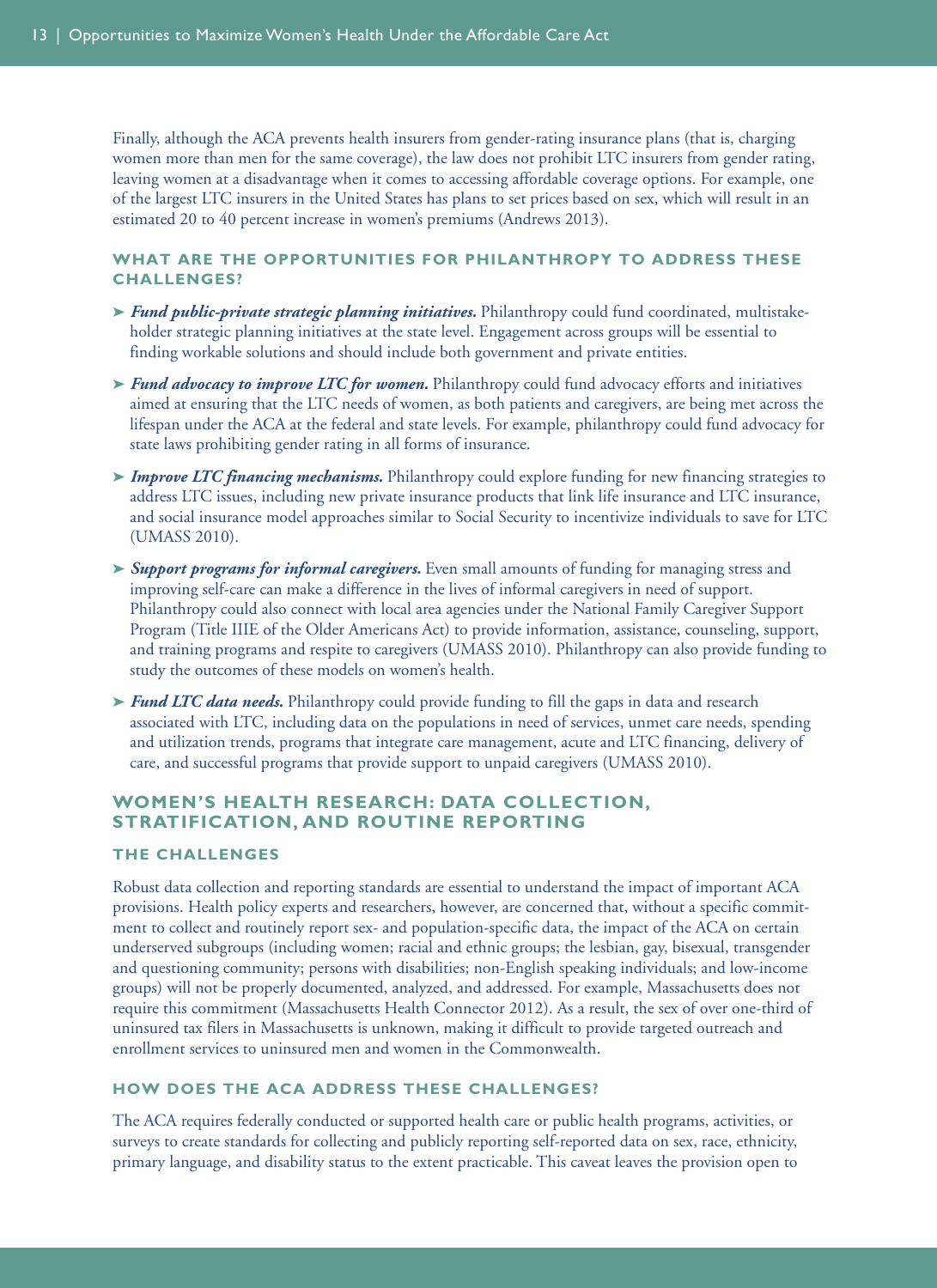

interpretation and may not ensure the routine stratification, analysis, and reporting necessary to ensure that health disparities are addressed under reform.

#### **WHAT ARE THE OPPORTUNITIES FOR PHILANTHROPY TO ADDRESS THESE CHALLENGES?**

- **➤** *Fund research studies that examine the impact of the ACA on women and subgroups of women.* Philanthropy could provide funding to support new survey research or improvements to existing surveys. Analysis should include a focus on women's health care access, utilization, coverage, cost, and affordability. Examples of important data to collect and stratify include:
	- out-of-pocket medical spending in addition to premium costs in order to develop robust affordability standards;
	- measurement of the frequency and impact of transitions between coverage categories, such as subsidized exchange plans and Medicaid, so that insurance plans can be designed to reduce the likelihood of gaps in coverage;
	- use of Internal Revenue Service data in order to understand which groups are most likely to remain uninsured after the individual mandate goes into effect in 2014;
	- comprehensive data on health status and measurement of access to health services and utilization in order to understand the impact of the ACA on health outcomes and cost; and
	- stratification by demographic characteristics, such as age, race/ethnicity, insurance type, and health status.
- **►** *Report on stratified data*. Require grantees conducting research on the ACA to include women and subgroups of women in their research studies and to report on sex-specific data as a condition of funding.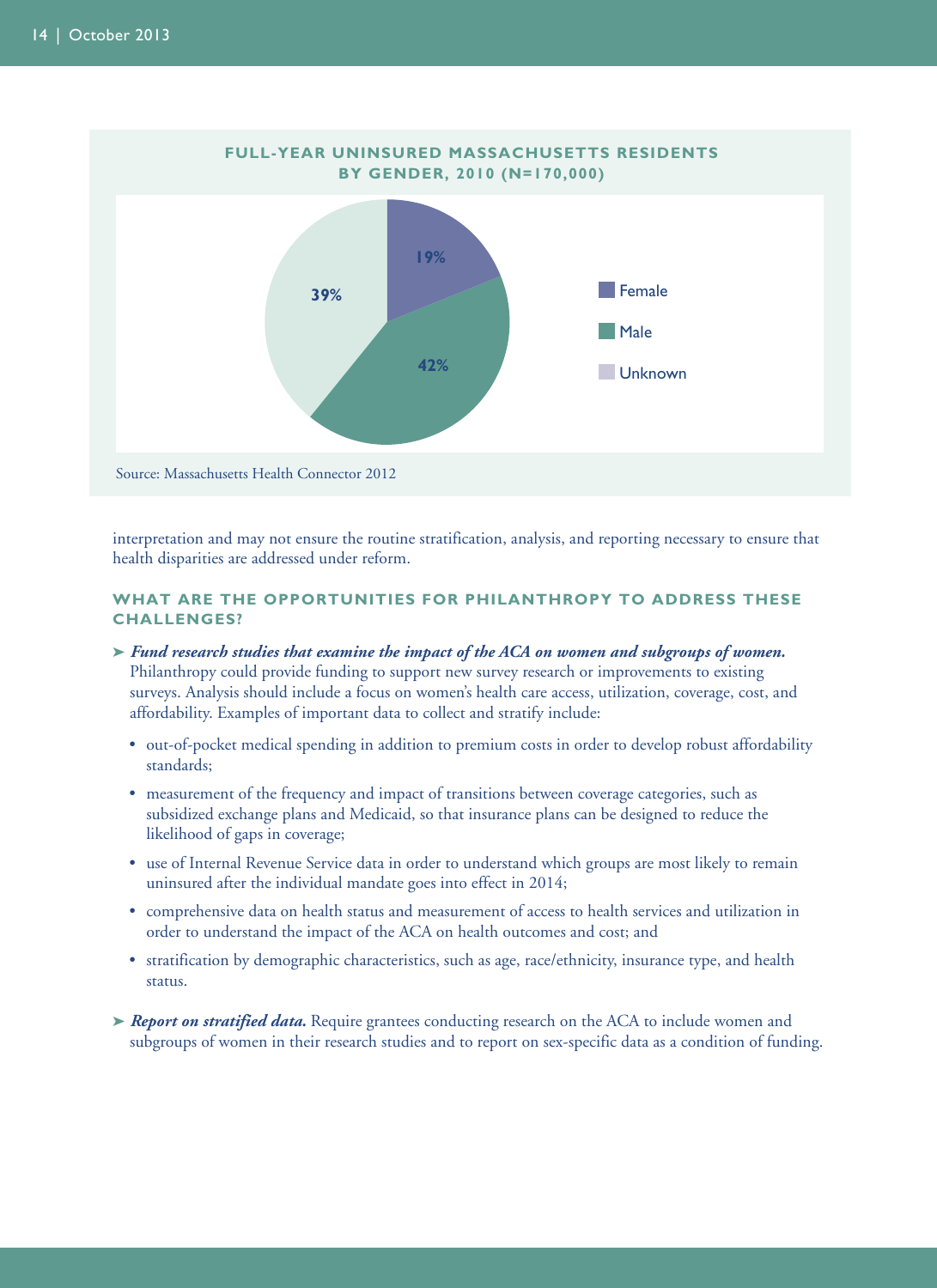## **conclusion**

In addition to the recommendations presented above, philanthropy can maximize the efficiency of its investments in women's health under reform in the following ways:

- **Coordinated Funding:** Coordinate funding initiatives with public and private partners to maximize resources and avoid duplication of effort. For example, philanthropy could work with other philanthropic organizations and state public health departments to monitor implementation of the no-cost preventive services for women.
- **Gender-Focused Lens:** Adding a gender focus or lens to the work funders are currently supporting is another example of how philanthropy can maximize its investments in women's health. An example would be adding a women's health focus to an existing primary care project to support flexible schedules for female physicians.
- **Advocacy:** Fund advocacy efforts that keep women's health at the forefront of health care implementation. Given the highly technical nature of the ACA's provisions, important decisions are being made at the state and federal levels to address complex issues such as exchange design and rating reforms. Philanthropy can support women's advocacy and consumer advocacy organizations to participate in all aspects of policy and implementation decisions being made under the ACA, particularly in states lacking strong consumer and women's advocacy groups.
- **Comprehensive Data:** No matter what types of projects philanthropy chooses to fund, effective women's health policy depends on the collection, analysis, and reporting of health reform data by sex and sex/race groups, an untapped area of philanthropy where funders of all capacities can make a significant impact.

The ACA is one of the most significant women's health advances in U.S. history. Millions of women will gain access to comprehensive, affordable health insurance coverage that meets all of the care a woman needs across her lifespan. Given Massachusetts' experience with health reform, however, we know that important challenges will persist despite reform efforts. State and federal governments are working at full capacity to prepare the country for health reform in an environment marked by significant budget restraints and increasing pressure to control costs. By investing in women's health under health care reform, philanthropy will ensure that the promise of this historic law, despite the challenges ahead, will become a reality.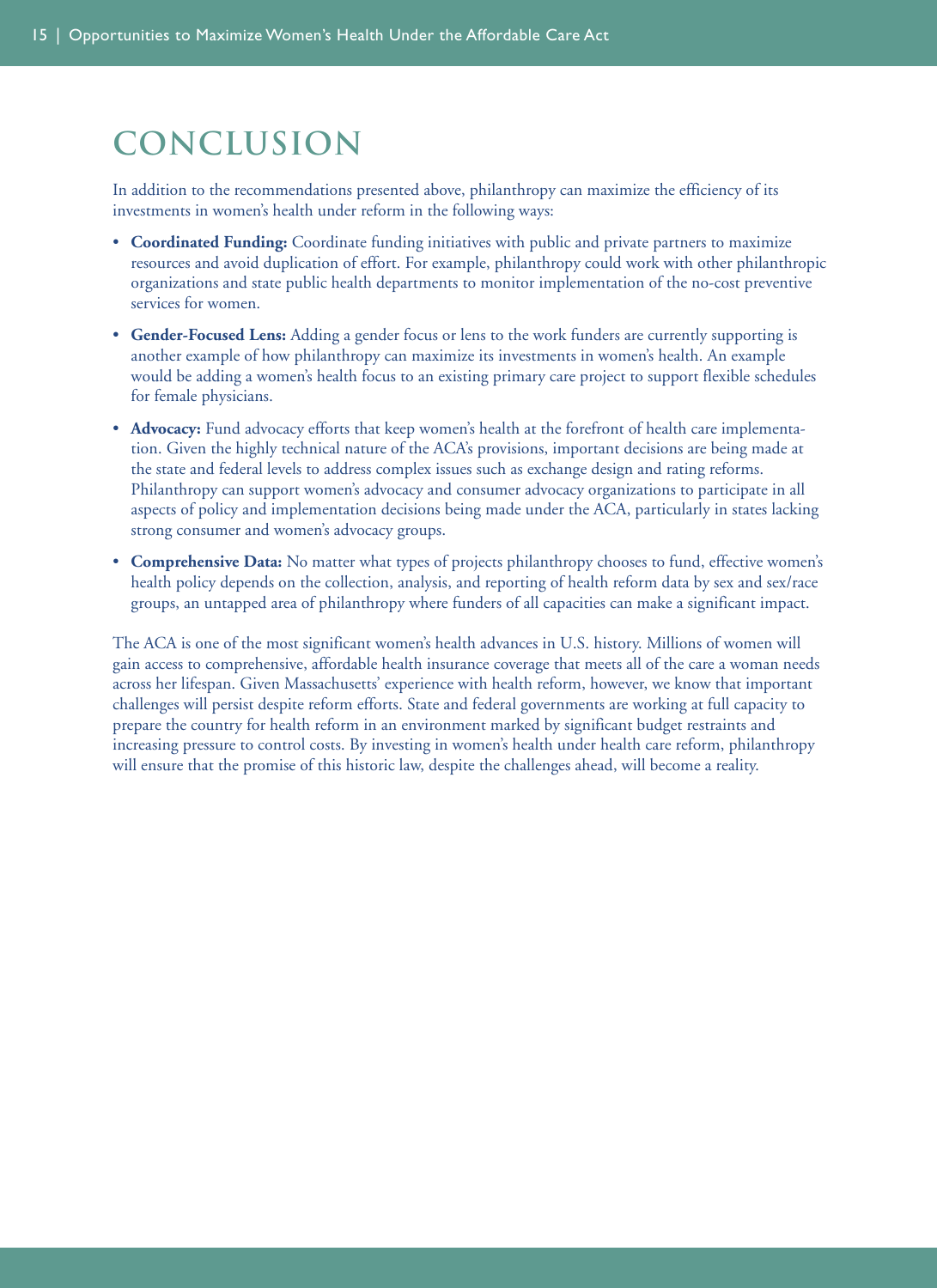## **FURTHER READING & RESOURCES**

Institute of Medicine, *Women's Health Research: Progress, Pitfalls, and Promise* (Washington, DC: The National Academies Press, 2010.)

Long, S.K., K. Stockley, L. Birchfield, and S. Shulman, *[The Impacts of Health Reform on Health Insurance](http://masshealthpolicyforum.brandeis.edu/forums/Documents/Issue Brief_UrbanBCBSMAF.pdf) [Coverage and Health Care Access, Use, and Affordability for Women in Massachusetts](http://masshealthpolicyforum.brandeis.edu/forums/Documents/Issue Brief_UrbanBCBSMAF.pdf)* (Boston, MA: Blue Cross Blue Shield of Massachusetts Foundation, June 2010).

Mann, E., B. Schuetz, and E. Rubin-Johnston, *[Remaking Primary Care: A Framework for the Future](http://www.nehi.net/publications/45/remaking_primary_care_a_framework_for_the_future)* (Cambridge, MA: NEHI, January 2010).

Robertson, R., and S. R. Collins, *[Women at Risk: Why Increasing Numbers of Women Are Failing to Get the](http://www.commonwealthfund.org/~/media/Files/Publications/Issue Brief/2011/May/1502_Robertson_women_at_risk_reform_brief_v3.pdf) [Health Care They Need and How the Affordable Care Act Will Help](http://www.commonwealthfund.org/~/media/Files/Publications/Issue Brief/2011/May/1502_Robertson_women_at_risk_reform_brief_v3.pdf)* (New York, NY: The Commonwealth Fund, May 2011).

Salganicoff, A., and U. Ranji, *[Medicaid's Role for Women Across the Lifespan: Current Issues and the Impact of](http://www.kff.org/womenshealth/upload/7213-03.pdf) [the Affordable Care Act](http://www.kff.org/womenshealth/upload/7213-03.pdf)* (Menlo Park, CA: The Henry J. Kaiser Family Foundation, January 2012).

Seifert, R., G. Kirk, and M. Oakes, *[Enrollment and Disenrollment in MassHealth and Commonwealth Care](http://bluecrossmafoundation.org/sites/default/files/download/publication/2010_4_21_disenrollment_mh_cc_0.pdf)* (Boston, MA: Massachusetts Medicaid Policy Institute, April 2010).

University of Massachusetts Medical School, Center for Health Law and Economics and Office of Long-Term Support Studies, *[Securing the Future: Report of the Massachusetts Long-Term Care Financing](http://www.umassmed.edu/uploadedFiles/CWM_CHLE/About/Final Report - Securing the Future.pdf) [Advisory Committee](http://www.umassmed.edu/uploadedFiles/CWM_CHLE/About/Final Report - Securing the Future.pdf)* (Worcester, MA: November 2010).

Wood, S., et al., *[Women's Health and Health Reform: The Economic Burden of Disease in Women](http://www.jiwh.org/attachments/Women %26 Reform - Chronic Disease.pdf)* (Washington, DC: The Jacobs Institute of Women's Health and Department of Health Policy and The George Washington University School of Public Health and Health Services, 2009).

Hyams, T., and L. Cohen, *[Massachusetts Health Reform: Impact on Women's Health](http://masshealthpolicyforum.brandeis.edu/forums/Documents/Issue Brief_ConnorCenter.pdf)* (Boston, MA: Connors Center for Women's Health and Gender Biology at Brigham and Women's Hospital, June 2010).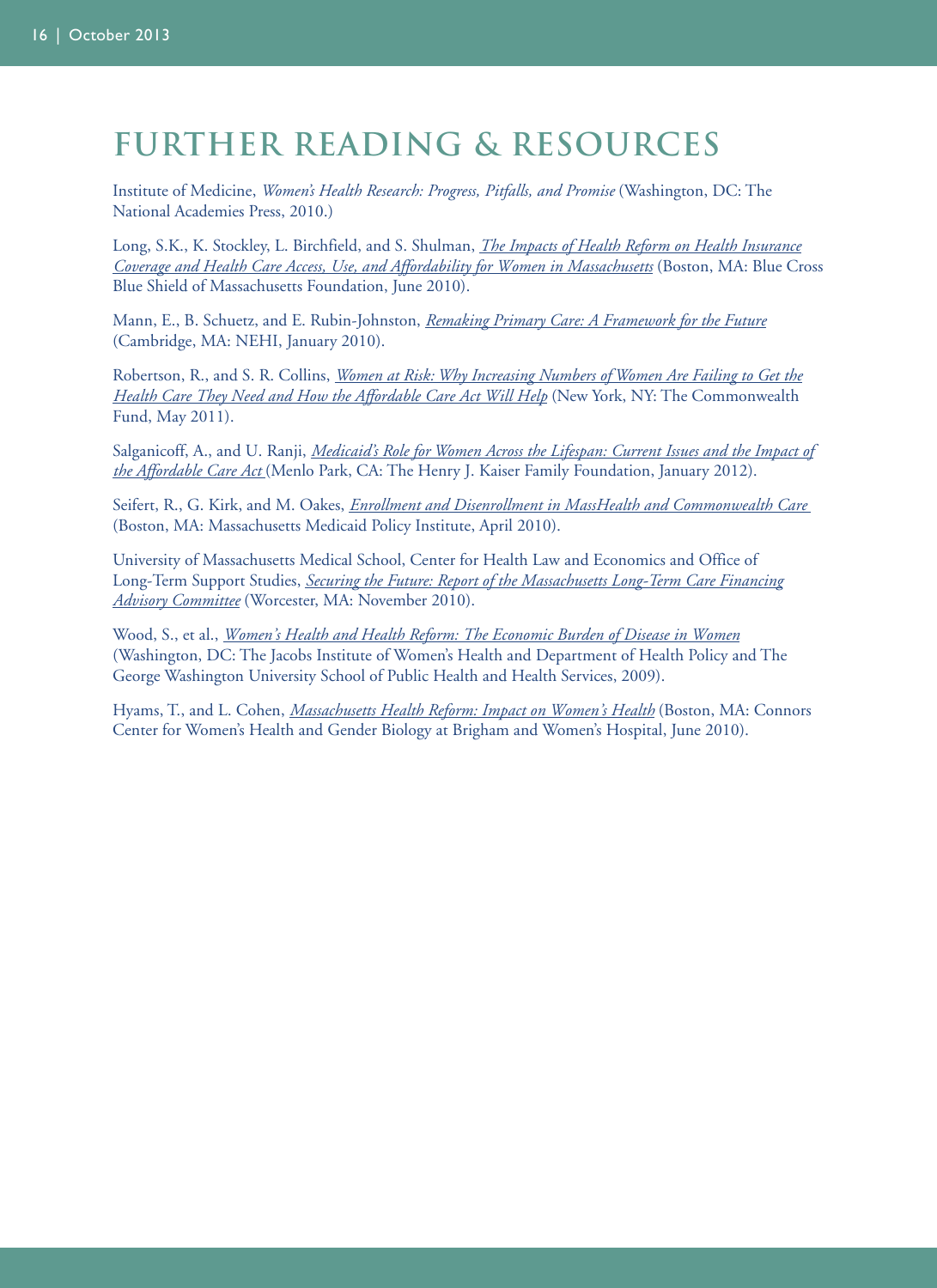## **acknowledgments**

The report is authored by **Paula A. Johnson, M.D., M.P.H.,** executive director of the Connors Center for Women's Health and Gender Biology and chief of the Division of Women's Health at Brigham and Women's Hospital; **Therese Fitzgerald, Ph.D., M.S.W.,** director, and **Laura Cohen**, senior health policy analyst, of the Women's Health Policy and Advocacy Program, Connors Center for Women's Health and Gender Biology at Brigham and Women's Hospital. The mission of the Women's Health Policy and Advocacy Program is to inform and advance policy at all levels—local, state, and national—to promote the highest standard of health and health care for all women. Special thanks to **Carolyn Luk** for her assistance in researching, editing, and formatting this report.

*Opportunities to Maximize Women's Health Under the Affordable Care Act* was made possible by funding from The California Wellness Foundation. The following individuals provided invaluable suggestions and comments in preparing the report.

- **Faith Mitchell, Ph.D.,** President and CEO, Grantmakers In Health
- **Kristen Barnicle,** Director, Community Health, Partners HealthCare
- **Julia Dyck, M.P.A., M.P.H., M.A.,** Director, Massachusetts Primary Care Office, Health Care Workforce Center, Massachusetts Department of Public Health
- **Karen Edlund, R.N.,** Director, Family Planning Program, Massachusetts Department of Public Health
- **Ann L. Hartstein, M.S., M.M.H.S.,** Secretary, Executive Office of Elder Affairs, Commonwealth of Massachusetts
- **Sharon K. Long, Ph.D.,** Senior Fellow, The Urban Institute
- **Jean Flatley McGuire, Ph.D.,** Professor of Practice, Health Sciences Department, Northeastern **University**
- **Alina Salganicoff, Ph.D.,** Vice President and Director, Women's Health Policy, The Henry J. Kaiser Family Foundation
- **Robert Seifert, M.P.A.,** Principal Associate, Center for Health Law and Economics, University of Massachusetts Medical School
- **Kim Simonian, M.P.H.,** Associate Director for Public Payer Patient Access, Partners HealthCare-Community Health
- **Nancy Turnbull, M.B.A.,** Associate Dean for Educational Programs, Harvard School of Public Health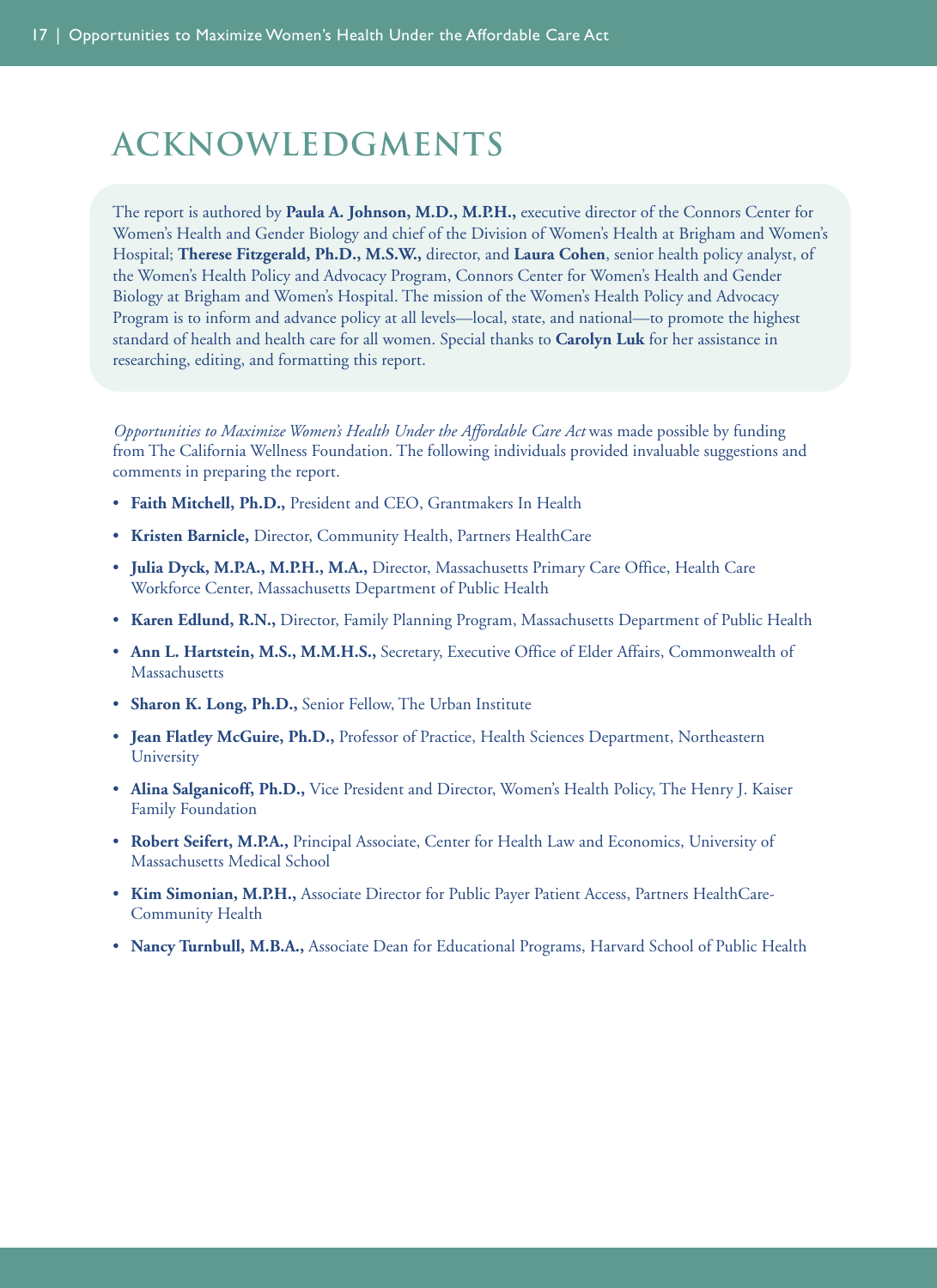## **references**

The Advisory Board Company, "Where Each State Stands on ACA's Medicaid Expansion," <http://www.advisory.com/Daily-Briefing/2012/11/09/MedicaidMap>, February 27, 2013.

American Taxpayer Relief Act of 2012, USC 2313 §643 (2012).

Andrews, M., "Key Long-Term-Care Insurer to Raise Women's Premiums," Kaiser Health News, <http://www.kaiserhealthnews.org/Features/Insuring-Your-Health/2013/022613-Michelle-Andrews-onlong-term-care-insurance-premiums.aspx?utm\_source=feedburner&utm\_medium=feed&utm\_campaign= Feed%3A+khn+%28All+Kaiser+Health+News%29>, February 26, 2013.

Bachrach, D, et al., *The Role of the Basic Health Program in the Coverage Continuum: Opportunities, Risks, and Considerations for States*, The Henry J. Kaiser Family Foundation, <http://www.kff.org/ healthreform/upload/8283.pdf>, 2012.

Bebinger, M., "When Is Preventive Care Free and When Do You Pay?",WBUR, <http://www.wbur.org/ 2011/11/28/free-preventive-care>, November 28, 2011.

Broaddus M., and E. Park, *Uninsured Rate Fell or Held Steady in Almost Every State Last Year, New Census Data Show*, Center on Budget and Policy Priorities, <http://www.cbpp.org/files/9-21-12health.pdf>, 2012.

Cannuscio, C.C., C. Jones, I. Kawachi, et al., "Reverberations of Family Illness: A Longitudinal Assessment of Informal Caregiving and Mental Health Status in the Nurses' Health Study," *American Journal of Public Health* 92(8):1305-1311, 2002.

Center for American Progress, *Closing the Health Care Workforce Gap: Reforming Federal Health Care Workforce Policies to Meet the Needs of the 21st Century*, <http://www.americanprogress.org/ wp-content/uploads/issues/2010/01/pdf/health\_care\_workforce.pdf>, 2009.

Centers for Disease Control and Prevention (CDC), *The Power of Prevention*, <http://www.cdc.gov/chronicdisease/pdf/2009-power-of-prevention.pdf>, 2009.

Centers for Medicare and Medicaid Services (CMS), "Eligibility," http://www.medicaid.gov/ Medicaid-CHIP-Program-Information/By-Topics/Eligibility/Eligibility.html>, retrieved 2013a.

Centers for Medicare and Medicaid Services (CMS), "Money Follows the Person (MFP)," <http://www.medicaid.gov/Medicaid-CHIP-Program-Information/By-Topics/Long-Term-Services-and-Support/Balancing/Money-Follows-the-Person.html>, retrieved 2013b.

Cuellar, A., A. Simmons, and K. Finegold, *The Affordable Care Act and Women*, U.S. Department of Health and Human Services, Office of the Assistant Secretary for Planning and Evaluation, <http://aspe.hhs.gov/health/reports/2012/ACA&Women/rb.pdf>, 2012.

Dennis, A., D. Córdova, K. Blanchard, et al., *Low-Income Women's Access to Contraception after Massachusetts* Health Care Reform, <http://ibisreproductivehealth.org/news/documents/Ibis-MDPH\_womencontracep MAHCR10-09.pdf>, 2009.

Family Caregiver Alliance, "Women and Caregiving: Facts and Figures," <http://www.caregiver.org/ caregiver/jsp/content\_node.jsp?nodeid=892>, May 2003.

Goetzel, R.Z., "Do Prevention or Treatment Services Save Money? The Wrong Debate," *Health Affairs*, <http://content.healthaffairs.org/content/28/1/37.full>, 2009.

Gold, R.B., "Unintended Consequences: How Insurance Processes Inadvertently Abrogate Patient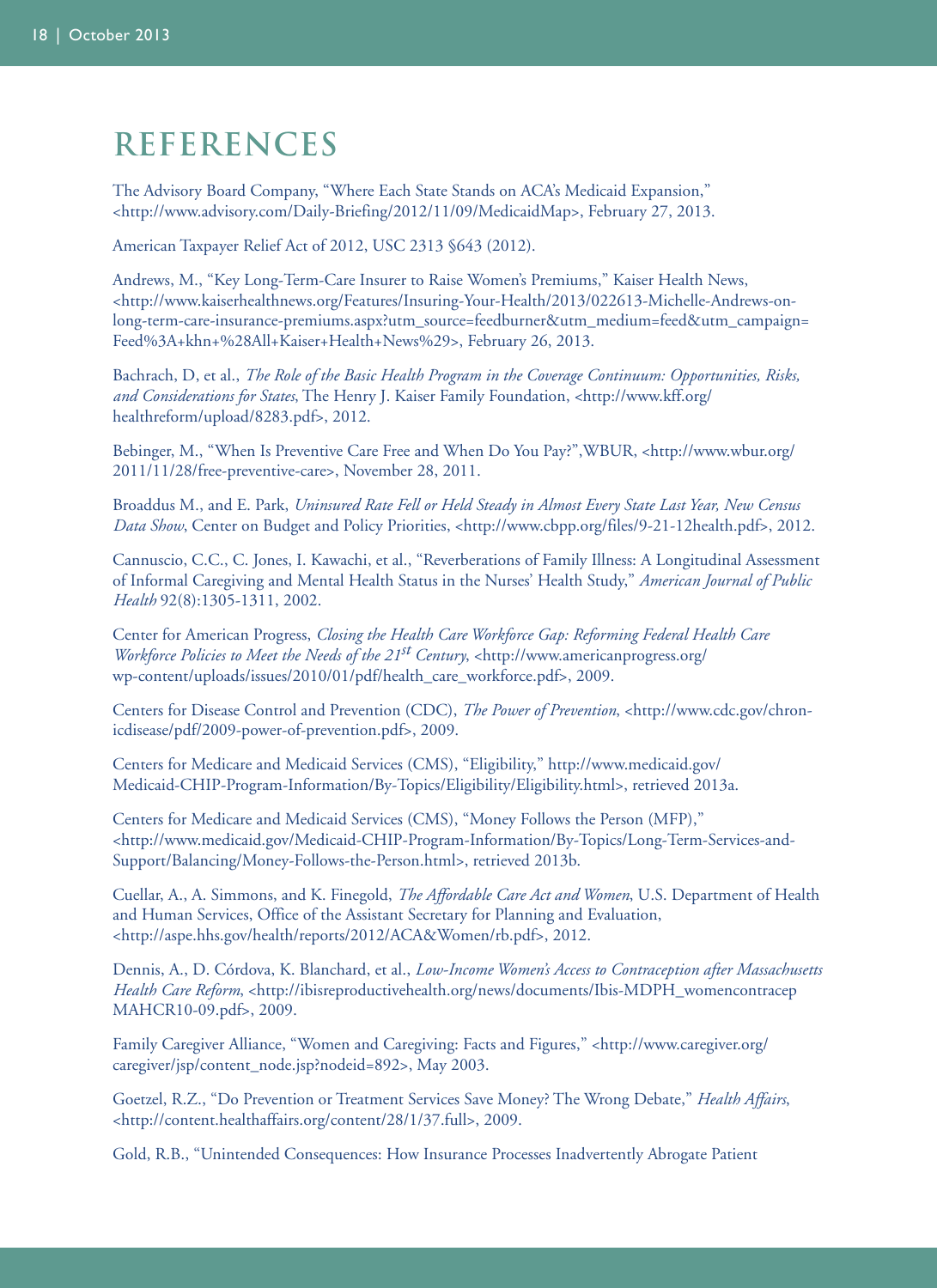Confidentiality," *Guttmacher Policy Review*, <http://www.guttmacher.org/pubs/gpr/l2/4/gpr120412.pdf>, 2009.

Green, L.V., S. Savin, and Y. Lu, "Primary Care Physician Shortages Could Be Eliminated through Use of Teams, Nonphysicians, and Electronic Communication," *Health Affairs*, <http://content.healthaffairs.org/ content/32/1/11.full>, 2013.

Gruber, J., and I. Perry, *Will the Affordable Care Act Make Health Insurance Affordable?*, The Commonwealth Fund, <http://www.commonwealthfund.org/~/media/Files/Publications/Issue%20Brief/2011/Apr/ 1493\_Gruber\_will\_affordable\_care\_act\_make\_hlt\_ins\_affordable\_reform\_brief\_v2.pdf>, 2011.

The Henry J. Kaiser Family Foundation, *Explaining Health Care Reform: Questions about Health Insurance Subsidies*, <http://www.kff.org/healthreform/upload/7962-02.pdf>, 2012b.

The Henry J. Kaiser Family Foundation, *Women's Health Insurance Coverage: Fact Sheet*, <http://www.kff.org/womenshealth/upload/6000-10.pdf>, 2012a.

Kolstad, J.T., and A.E. Kowalski, *The Impact of Health Care Reform on Hospital and Preventive Care: Evidence from Massachusetts*, National Bureau of Economic Research, <http://www.nber.org/papers/w16012>, 2010.

Lambrew, J.M., *Diagnosing Disparities in Health Insurance for Women: A Prescription for Change*, The Commonwealth Fund, <http://www.commonwealthfund.org/Publications/Fund-Reports/2001/Aug/ Diagnosing-Disparities-in-Health-Insurance-for-Women—A-Prescription-for-Change.aspx>, 2001.

Lavarreda, S.A., M. Gatchell, N. Ponce, et al., "Switching Health Insurance and Its Effects on Access to Physician Services," *Medical Care* 46(10):1055-1063, 2008.

Lee, S.L., G.A. Colditz, L.F. Berkman, and I. Kawachi, "Caregiving and Risk of Coronary Heart Disease in U.S. Women: A Prospective Study," *American Journal of Preventive Medicine* 24(2):113-119, 2003.

Long, S.K., K. Stockley, L. Birchfield, and S. Shulman*, The Impacts of Health Reform on Health Insurance Coverage and Health Care Access, Use, and Affordability for Women in Massachusetts* (Boston, MA: Blue Cross Blue Shield of Massachusetts Foundation, 2010).

Maciosek, M.V., A.B. Coffield, T.J. Flottemesch, et al., "Greater Use of Preventive Services in U.S. Health Care Could Save Lives at Little or No Cost," *Health Affairs*, <http://content.healthaffairs.org/content/29/9/1656.full>, 2010.

Mann E., B. Schuetz, and E. Rubin-Johnston, *Remaking Primary Care: A Framework for the Future*, NEHI, <http://www.nehi.net/publications/45/remaking\_primary\_care\_a\_framework\_for\_the\_future>, 2010.

Massachusetts Health Connector, Department of Revenue, *Data on the Individual Mandate: Tax Year 2010*, <https://www.mahealthconnector.org/portal/binary/com.epicentric.contentmanagement.servlet.ContentDel iveryServlet/About%20Us/News%20and%20Updates/2012/Week%20Beginning%20June%203/TaxYear20 10FinalReport.pdf>, 2012.

Massachusetts Medical Society, *Physician Workforce Study* (Waltham, MA: 2011).

Massachusetts Medical Society, *Physician Workforce Study* (Waltham, MA: 2012).

Morrow, B., and J. Paradise, *Explaining Health Reform: Building Enrollment Systems that Meet the Expectations of the Affordable Care Act*, The Henry J. Kaiser Family Foundation, <http://www.kff.org/ healthreform/upload/8108.pdf>, 2010.

Musumeci, M., *A Guide to the Supreme Court's Affordable Care Act Decision*, The Henry J. Kaiser Family Foundation, <http://www.kff.org/healthreform/upload/8332.pdf>, 2012.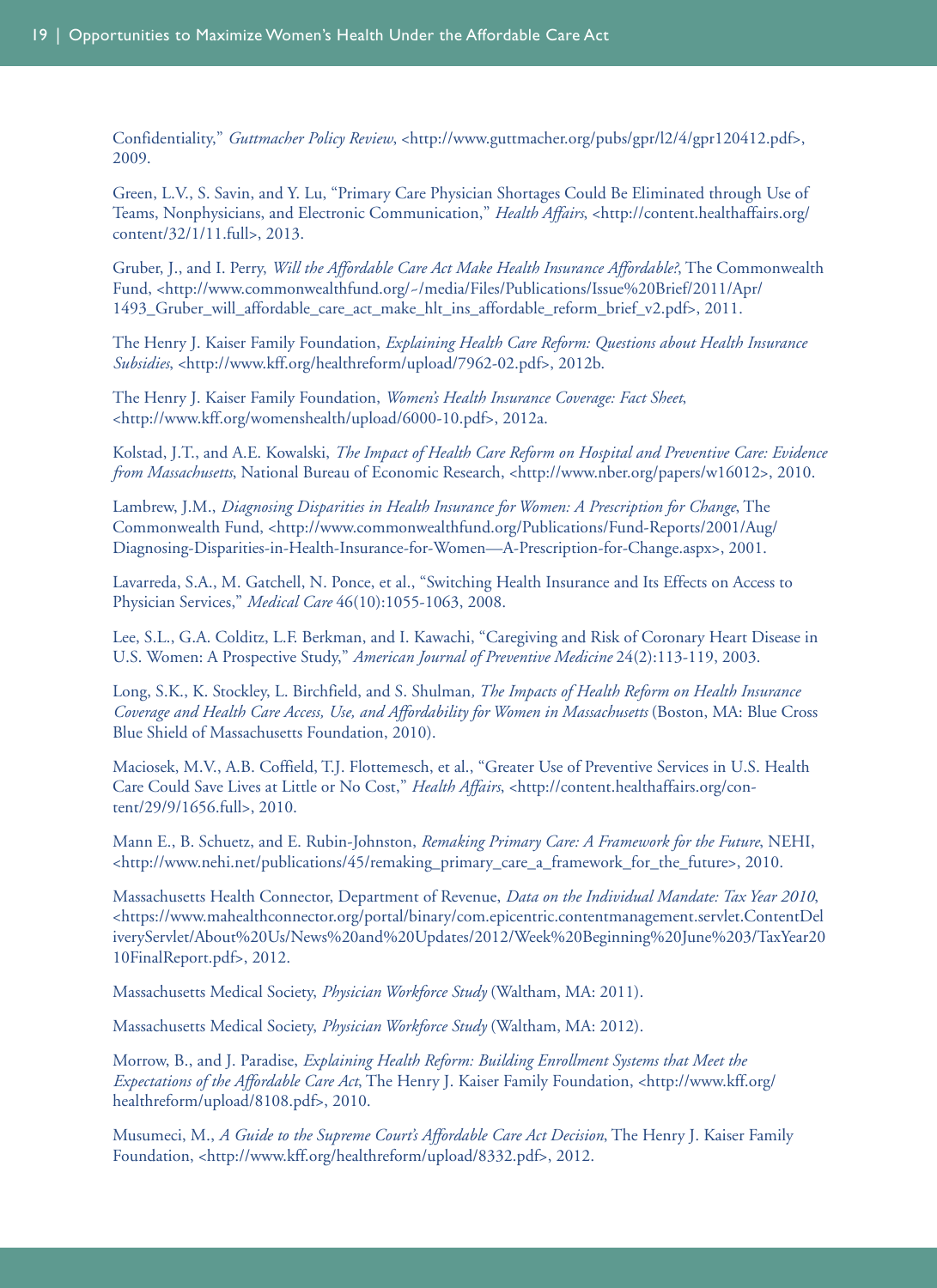National Alliance for Caregiving, and AARP, *Caregiving in the U.S., A focused Look at Those Caring for Someone Age 50 or Older* (Bethesda, MD and Washington, DC: 2009).

National Center for Health Statistics, *Utilization of Ambulatory Medical Care by Women: United States, 1997–98: Data from the National Health Care Survey* (Hyattsville, MD: U.S. Department of Health and Human Services, 2001).

National Women's Law Center, *Women and the Health Care Law*, <http://www.nwlc.org/sites/default/ files/pdfs/women\_and\_the\_aca\_updated\_fact\_sheet\_2012.pdf>, 2012.

National Women's Law Center, Analysis of 2010 Health Insurance Data from the U.S. Census Bureau Current Population Survey's 2011 Annual Social and Economic (ASEC) Supplements, <http://www.census. gov/hhes/www/cpstc/cps\_table\_creator.html>, retrieved 2013.

Older Americans Act of 1965, USC §3030 (1965).

Patchias, E.M., and J. Waxman, *Women and Health Coverage: The Affordability Gap* (New York, NY: The Commonwealth Fund, 2007).

Patient Protection and Affordable Care Act of 2010 (ACA), USC 18001 §1301 and §1302a (2010a).

Patient Protection and Affordable Care Act of 2010 (ACA), USC 18001 §1331 (2010b).

Patient Protection and Affordable Care Act of 2010 (ACA), USC 18001 §1311 and §1321 (2010c).

Patient Protection and Affordable Care Act of 2010 (ACA), USC 18001 §1311 (2010d).

Patient Protection and Affordable Care Act of 2010 (ACA), USC 18001 §1402 and §1411 (2010e).

Patient Protection and Affordable Care Act of 2010 (ACA), USC 18001 §5301, §5501, and §5508 (2010f).

Patient Protection and Affordable Care Act of 2010 (ACA), USC 18001 §5101 and §5102 (2010g).

Patient Protection and Affordable Care Act of 2010 (ACA), USC 18001 §8001 to §8006 (2010h).

Prickett, Kate C., and Jacqueline L. Angel, "The New Health Care Law: How Will Women Near Retirement Fare?", *Women's Health Issues* 21(5):331-337, 2011.

Ranji, U., and A. Salganicoff, *Women's Health Care Chartbook: Key Findings from the Kaiser Women's Health Survey*, The Henry J. Kaiser Family Foundation, <http://www.kff.org/womenshealth/upload/8164.pdf>, 2011.

Robertson R., and S.R. Collins, *Women at Risk: Why Increasing Numbers of Women Are Failing to Get the Health Care They Need and How the Affordable Care Act Will Help*, The Commonwealth Fund,  $\text{http://www.commonwealthfund.org/~/media/Files/Publications/Issue%20Brief/2011/May/1502_})$ Robertson\_women\_at\_risk\_reform\_brief\_v3.pdf>, 2011.

Robertson, R., D. Squires, et al., *Oceans Apart: The Higher Health Costs of Women in the U.S. Compared to Other Nations, and How Reform Is Helping*, The Commonwealth Fund, <http://www.commonwealthfund .org/~/media/Files/Publications/Issue%20Brief/2012/Jul/1606\_Robertson\_oceans\_apart\_reform\_brief.pdf>, 2012.

Rodman, E., *The Ideal Application Process for Health Coverage*, Families USA, <http://files.www.enrollamerica. org/best-practices-institute/publications-and-resources/2012/Ideal\_Application\_Process.pdf>, 2012.

Rogers, S., and H. Komisar, *Who Needs Long-Term Care? Fact Sheet*, Long-Term Care Financing Project, <http://ltc.georgetown.edu/pdfs/whois.pdf>, 2003.